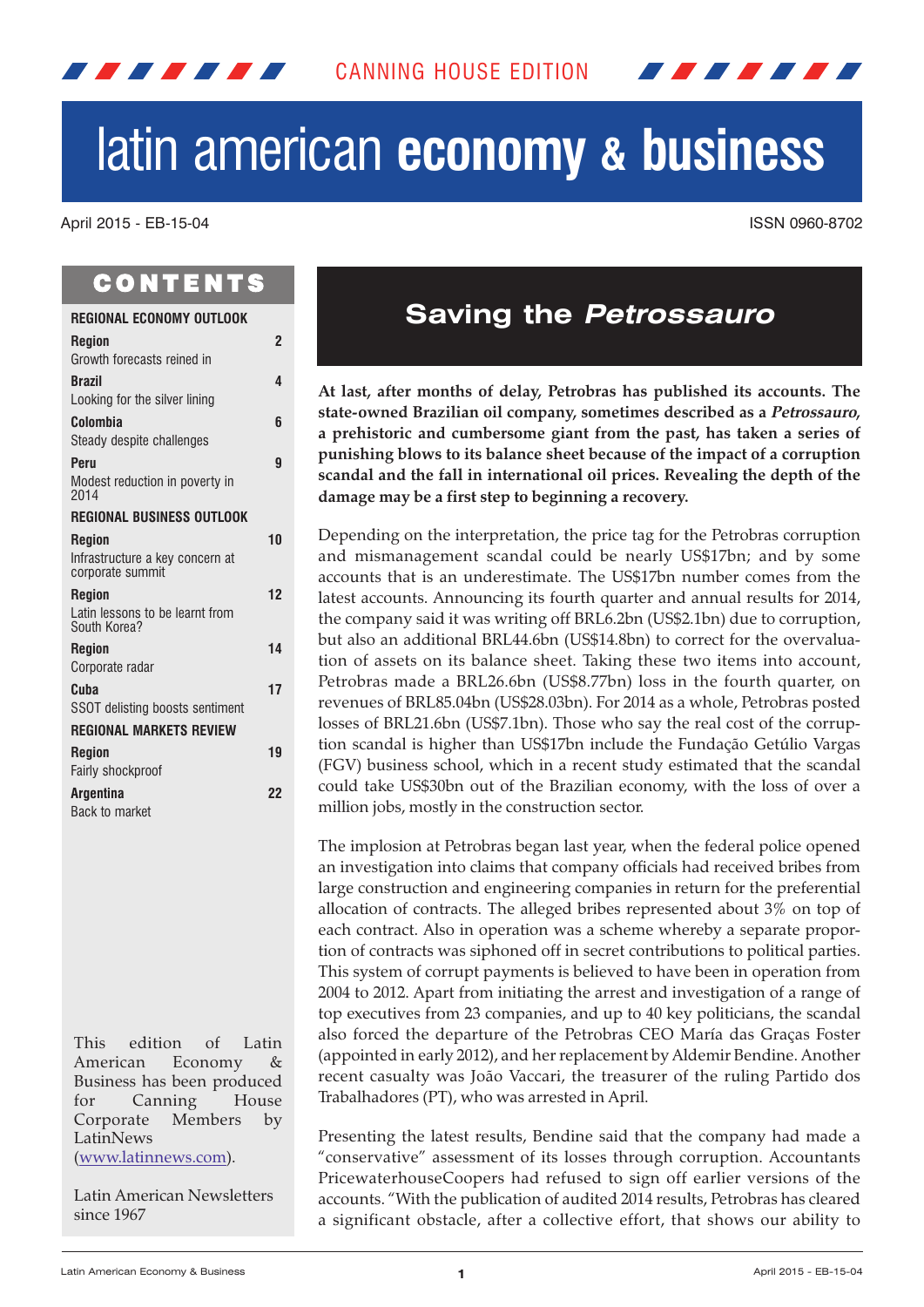<span id="page-1-0"></span>overcome challenges in an adverse environment" he said. In fact, the accounts were published on 21 April, only 9 days ahead of a 30 April deadline that would have seen the company's finances take an even more serious turn for the worse. Under a clause in some of its bond contracts, had Petrobras failed to publish audited accounts by the end of April, bondholders could have demanded early repayment of billions of dollars of debt.

Analysts say getting the audited accounts approved is the first of a number of steps needed to rebuild confidence in Latin America's largest company by revenue (which also happens to be the world's most indebted oil company). To address concerns that it is over-leveraged, Petrobras has already said it plans to sell an estimated US\$13.7bn of assets over the next two years. It will also need to begin to reduce its net debt, estimated at over BRL282bn (US\$92.9bn), at a time when its earnings are lower, because international oil prices are around 50% less than year-ago levels. As part of short-term funding arrangements Petrobras, which effectively has been shut out of international bond markets since the corruption scandal began, in early April signed a BRL9.5bn (US\$3.13bn) financing agreement with Brazilian banks. It has also reached a US\$3bn agreement with Standard Chartered Bank for the sale and lease-back of production platforms.

But in some ways these steps are just the beginning, since the corruption storm has raised so many questions about Petrobras governance and purpose. According to Sergio Lazzarini of the São Paulo-based Insper Business School, "If you concentrate everything – all wealth – in a single company controlled by the state, then it is very easy for the political system to go there and try and grab resources. You can avoid this with more competition, more transparency, more regulation." Some initial but small steps have been signalled. The government said it would be removing some politicians from the Petrobras board of directors, and replacing them with respected private sector figures (one of those being tipped for the role was Murilo Ferreira, president of the mining company Vale). There has also been a suggestion that foreign oil companies may be given a larger role in developing Brazil's gigantic pre-salt offshore oil deposits (under current regulations they have to work in a partnership where Petrobras has the controlling role).

Certainly, the ability of Petrobras to develop the pre-salt reserves has been weakened. The company has announced a reduction in its 2015 capital expenditure to US\$29bn, 34% lower than the average initially planned over the next five years. There will be a further 13% cut to US\$25bn in 2016. Bendine says Petrobras will reveal a new (and presumably slimmed-down) strategic plan within the next month.

# **REGIONAL ECONOMY OUTLOOK**

**REGION**

# **Growth forecasts reined in**

**April could be called 'forecast month', with a range of multilateral institutions reviewing their forecasts for Latin American economies. On the whole, it is looking like another slow year.**

One of the first off the mark in April was the UN's Economic Commission for Latin America and the Caribbean (ECLAC), which slashed its real annual GDP growth forecast for the region to 1.0%, down from 2.2% previously.

**"**If you concentrate everything – all wealth – in a single company controlled by the state, then it is very easy for the political system to go there and try and grab resources. You can avoid this with more competition, more transparency, more regulation.**"**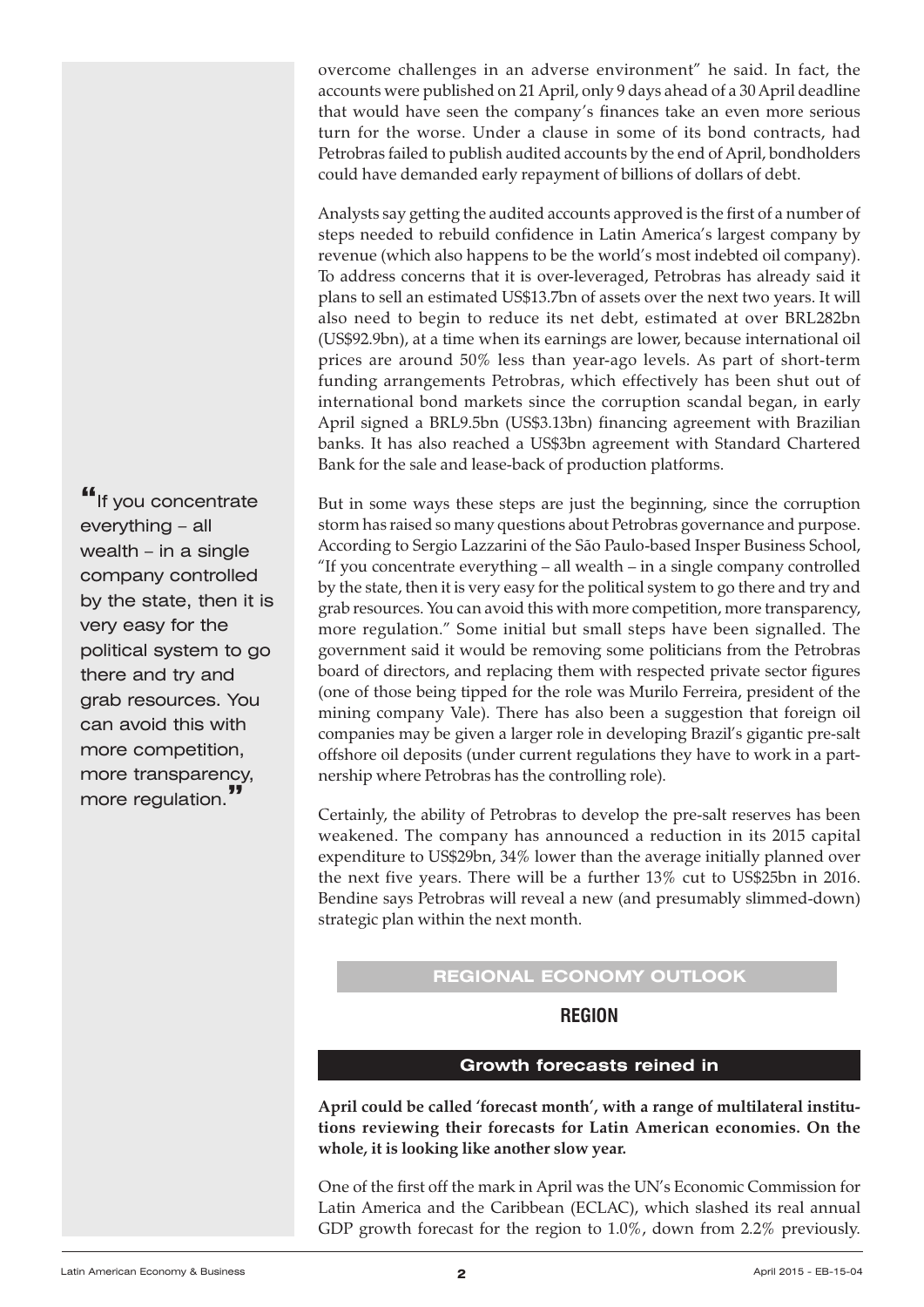Much of the change was due to the region's largest economy, Brazil, where ECLAC now expects GDP to contract by 0.9% (vs. 1.3% growth projected in its previous forecast). ECLAC said that part of the overall deterioration in the regional outlook should be attributed to the global economy, which is looking less dynamic than had been hoped at the end of 2014. "With the exception of the United States, growth forecasts have been reduced in the industrialized countries, while emerging economies are also slowing down" it said. The net result is that for the region as a whole this year, the picture is going to look very much like it did last year (when regional GDP growth was 1.1%).

ECLAC notes that this year will again see rather diverse economic performances throughout the region.Among the larger economies, Mexico will grow at a comparably fast rate (3.0%), because of its good linkages with the US economy. Argentina will flat line (with 0% growth). Economies specialised in the production of primary goods, particularly oil and minerals, will suffer, meaning means most of South America and Trinidad & Tobago. Those set to perform best have strong links to the US and/or are set to benefit from low oil prices. Peru is predicted to post real GDP growth of 4.2%, followed by Colombia with 3.6% and Chile with 3.0%. The fastest growing economies will be Panama (+6.0%), Antigua and Barbuda (5.4%), along with Bolivia, Nicaragua, and the Dominican Republic (all expected to post real annual growth of 5.0%). Prospects for Venezuela have darkened again, with ECLAC now expecting a contraction of 3.5%, deeper than the 1.0% fall predicted previously.

A week after ECLAC published its latest forecasts; the International Monetary Fund (IMF) issued its April World Economic Outlook (WEO). This was a little more pessimistic. It sees negative growth in Brazil, Argentina and Venezuela dragging South America into recession this year. Citing low consumer confidence, the prospect of water and electricity shortages, and negative investor reactions to the Petrobras scandal, the IMF now expects a 1.0% contraction in Brazilian GDP (down from the October 2014 WEO, which had Brazil growing by 1.4%). In Argentina, because declining investment and exports will be only partly offset by strong public spending and private consumption this election year, GDP will fall by 0.3%. And in Venezuela, the collapse in oil prices, policy distortions and government controls are resulting in intensifying shortages of basic goods, pushing inflation above 60% and leading to an overall GDP contraction of 7%.

Where the IMF coincides with ECLAC is in seeing a relatively strong performance by the Andean countries, with Bolivia growing 4.3%, followed by Peru (3.8%), Colombia (3.4%) and Chile (2.7%). The Fund's take is that "The downturn in global commodity markets remains the main drag on activity in South America, even though lower oil prices and a solid US recovery provide a boost to other parts of the region". While the South American economy will contract, Latin America and the Caribbean, lifted by Mexican growth of 3.0% and Central American growth of 4.2%, will achieve an overall expansion of 0.9%, the IMF believes. This reflects a situation where there is "no apparent impulse for a near-term pickup in activity and the prospect of persistently lower commodity prices and reduced policy space in many economies." While that sounds downbeat, the IMF also notes that output remains close to potential in many economies, meaning that unemployment levels remain low.

It is possible to divide the region up into various different types of geographic or trade sub-groups. It is interesting to note that according to both the ECLAC and IMF predictions the Pacific Alliance group of countries (Chile, Peru, Colombia and Mexico, which follow largely free-trade

**"**"With the exception of the United States, growth forecasts have been reduced in the industrialized countries, while emerging economies are also slowing down" it said. The net result is that for the region as a whole this year, the picture is going to look very much like it did last year...**"**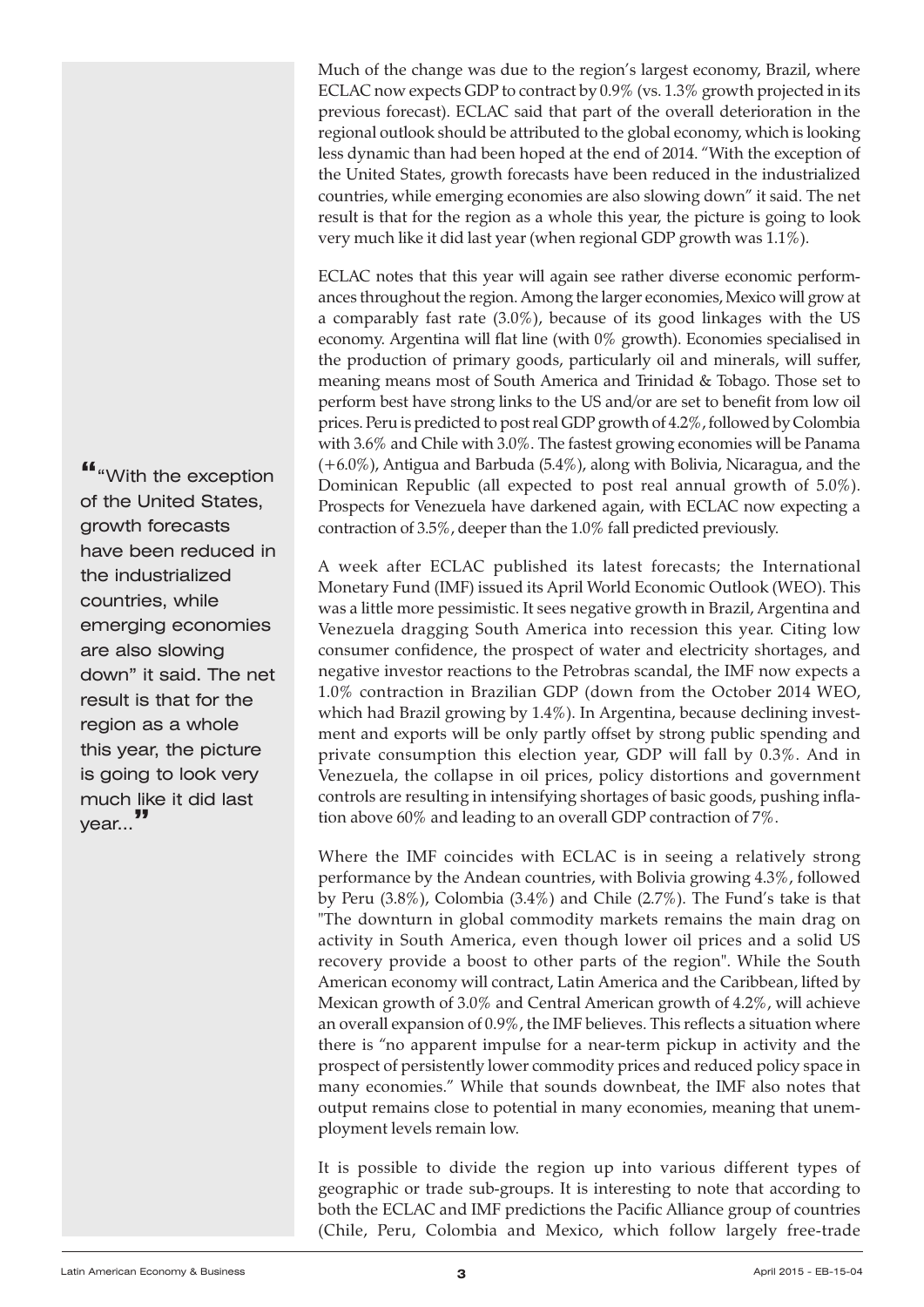<span id="page-3-0"></span>economic policies) are set to perform significantly better than the Mercosur group (which, led by Argentina and Brazil, with other members including Paraguay, Uruguay, and Venezuela, tends to be more protectionist).

The World Bank also produced a set of forecasts for the region, broadly similar (it sees Latin American and the Caribbean growing by 0.8%, with the South American economies broadly speaking being the more sluggish). Interestingly however, Augusto de la Torre, the Bank's chief economist for Latin America, was much more explicit about saying that the end of the commodities super-cycle, marked by lower Chinese growth, is now the "new normal". As he put it, "the evidence suggests that external shocks, slower Chinese growth, and changes in the terms of trade are permanent." Absent structural economic reforms, this meant that the slowdown in Latin American economic growth would also be permanent. Raw material exporters with limited exchange rate flexibility would face a complicated situation, marked by fiscal austerity and requiring action to boost domestic savings rates to eventually rebuild the basis for economic stability and growth. "None of that will be easy, and it will take time", De la Torre warned.

# **BRAZIL**

# **Looking for the silver lining**

**Recent economic data from Brazil has been dismal. Growth in consumption over the coming years will likely be in low single digits. Nevertheless, there are early signs that official policies could be moving Brazil back towards a virtuous circle of lower capital costs, lower perceptions of risk and higher investment.**

The flow of news about Brazil's economy since late March has been grim. At the end of March, the Banco Central do Brasil (BCB) lifted its inflation forecast for this year to 7.9%, up from 6.1% previously. However, the BCB noted that the impacts of past depreciation in the currency and the increase in regulated prices would be temporary. At the beginning of April, HSBC noted that its composite purchasing manager's index (PMI), which reflects activity in both the manufacturing and the services sector, had slipped from 52.3 in February to a 70 month low of 47.9 in March. A reading below 50 indicates a deterioration in conditions and a contraction in overall activity.

In early April, official data indicated that month-on-month inflation had accelerated to 1.32% in March, thanks mainly to an increase in electricity tariffs. Shortly afterwards, the ratings agency Fitch cut its outlook for the country from stable to negative – suggesting that a downgrade to the government's sovereign rating is a real possibility over the next year or so. Fitch maintained Brazil's rating at BBB, or two notches above a High Yield rating. For its part, Standard & Poor's (S&P) has assigned the government a rating of BBB-, the lowest investment grade.

All of this is in the context of a weakening currency and rising interest rates. Since mid-2014, the Real has fallen from a rate of US\$1:BRL2.2 or so to around US\$1:BRL3. Determined to contain inflation, the BCB has been tightening monetary policy, with the result that the benchmark Selic rate stands at 12.75% (following a 50 basis point rise in early March).

There has also been a sharp reduction in Brazil's terms of trade. The implication is that the previous cycle of lower interest rates, currency stability and reduced risk perceptions, combined with strong growth in domestic

**"**"[T]he evidence suggests that external shocks, slower Chinese growth, and changes in the terms of trade are permanent." Absent structural economic reforms, this meant that the slowdown in Latin American economic growth would also be permanent.**"**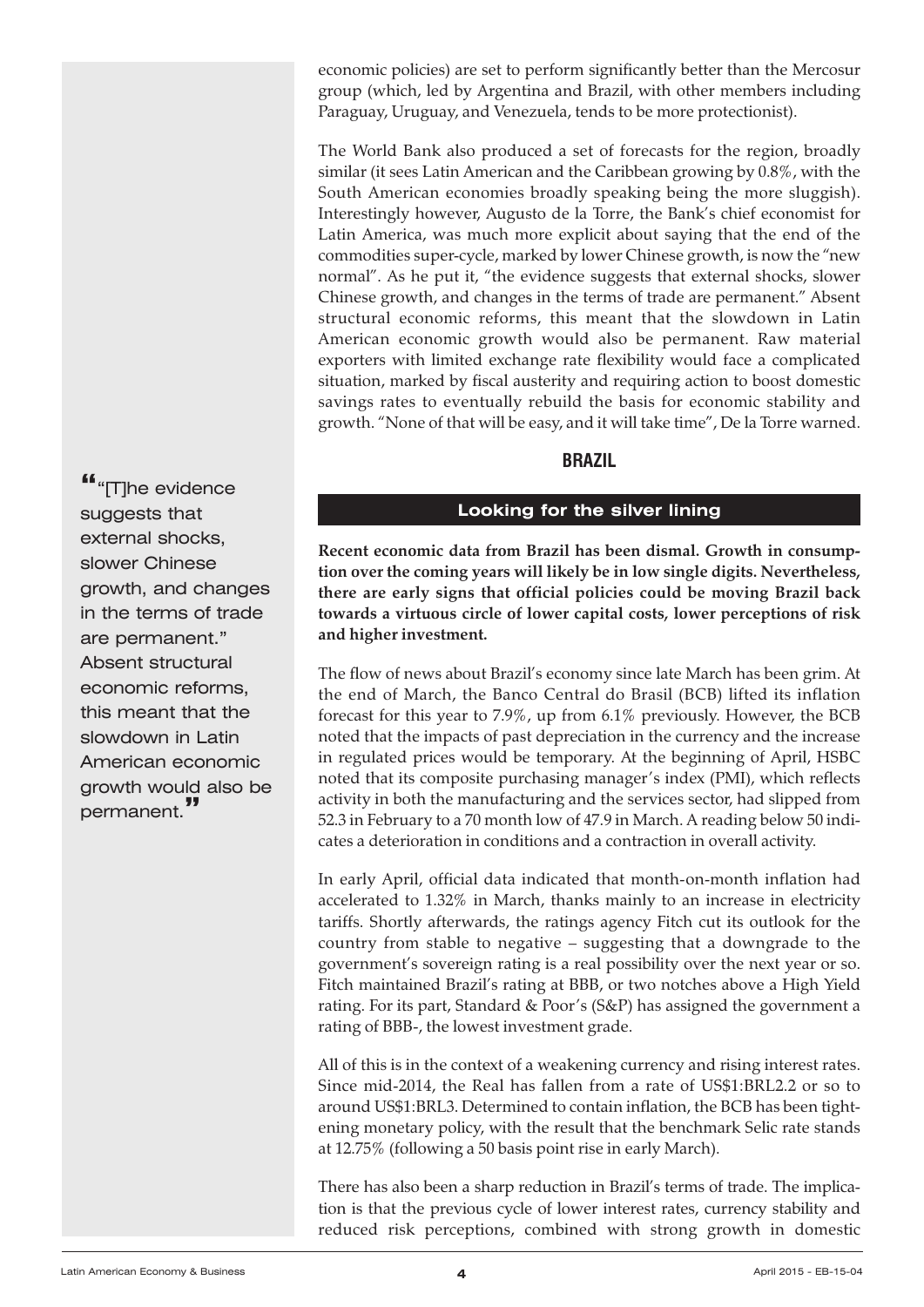consumption (thanks in part to official anti-poverty and welfare schemes), has ended. In the meantime, the political environment has been complicated by the massive corruption scandal at the state-owned energy company Petrobras.

Nevertheless, the behaviour of financial markets since the end of March tells a different story. At 25 April levels of BRL2.95/US\$, the currency has fallen by around 10% since the beginning of the year. It is, however, around 10% higher than it was in the middle of March. In US dollar terms, MSCI's Brazil index has risen by 18% since the beginning of April, meaning that it has performed significantly better than other emerging markets over that period. In US dollar terms, the MSCI Brazil index has regained all the ground that it had lost in early 2015, and is essentially at the level at which it began the year. Nevertheless, the index is still about 22% lower than it was in late April 2014.

At a press conference on 14 April to launch its latest World Economic Forecast the International Monetary Fund (IMF)'s Chief Economist, Olivier Blanchard, highlighted a 'silver lining' to an otherwise dark and cloudy outlook for Brazil's economy in the coming years. As the **chart** (overleaf) shows, the IMF is looking for overall GDP to contract in 2015, having stagnated in 2014. The main problem is the ongoing fall in consumption, which is expected to continue to 2016. He noted that "the problem of the past few years [has been the lack of] business confidence, primarily leading to low investment. It is still there, but the government clearly is taking measures to re-establish full credibility of fiscal policy. But we are in a situation in which confidence has not come back, yet while at the same time there is a fairly strong fiscal consolidation. So the two effects are working in the same direction for the moment of making things worse, but if confidence comes back because of the measures which have been taken, things will turn around".

Four days previously, the IMF had released a press release in relation to the conclusion of its 2014 Article IV consultation with the Brazilian authorities. The Fund noted that a number of the factors that had boosted inflation (such as a recent drought) were temporary and that the floating exchange rate had had "an important role to play as the main shock absorber". The IMF also pointed out that, at around US\$362bn, Brazil's gross international reserves were well above the levels required by the IMF's normal benchmarks.

It observed that the aim of the fiscal policy is to return the non-financial public sector primary surplus to 1.2% of GDP in 2015. The government thereafter hopes to increase the surplus to 2.0% of GDP in 2016, 2.2% in 2017 and 2.5% in 2018. Overall net public sector debt is expected to rise from 37.2% of GDP in 2014 to 39.3% this year, but then to stabilise. The IMF noted that reaching these budget targets "will require ambitious, front-loaded measures". Cuts in current spending and tax exemptions are being replaced by increased investment and allocations to social programs.

The IMF's press release pointed to other fundamental - and positive - changes. A crucial one is "the decision to end policy lending to public banks". The implication is that the private sector will play a more central role in investment and that decisions will be less influenced by political considerations. Lower investment by the oil giant Petrobras and by other companies in the energy and minerals sectors is expected to contributed to a further fall in overall investment (by 0.6%) in 2015. However, the IMF is looking forinvestment to grow by 5.6% next year and by around 4% in each of the following years. Inwards Foreign Direct Investment (FDI) is expected to be just under US\$54bn this year, or a lot less than the US\$68bn registered in 2013 and the US\$66bn estimated for 2014. Nevertheless, FDI is expected to stabilise over the coming years.

**"**"[T]he problem of the past few years [has been the lack of] business confidence, primarily leading to low investment. It is still there, but the government clearly is taking measures to re-establish full credibility of fiscal policy.**"**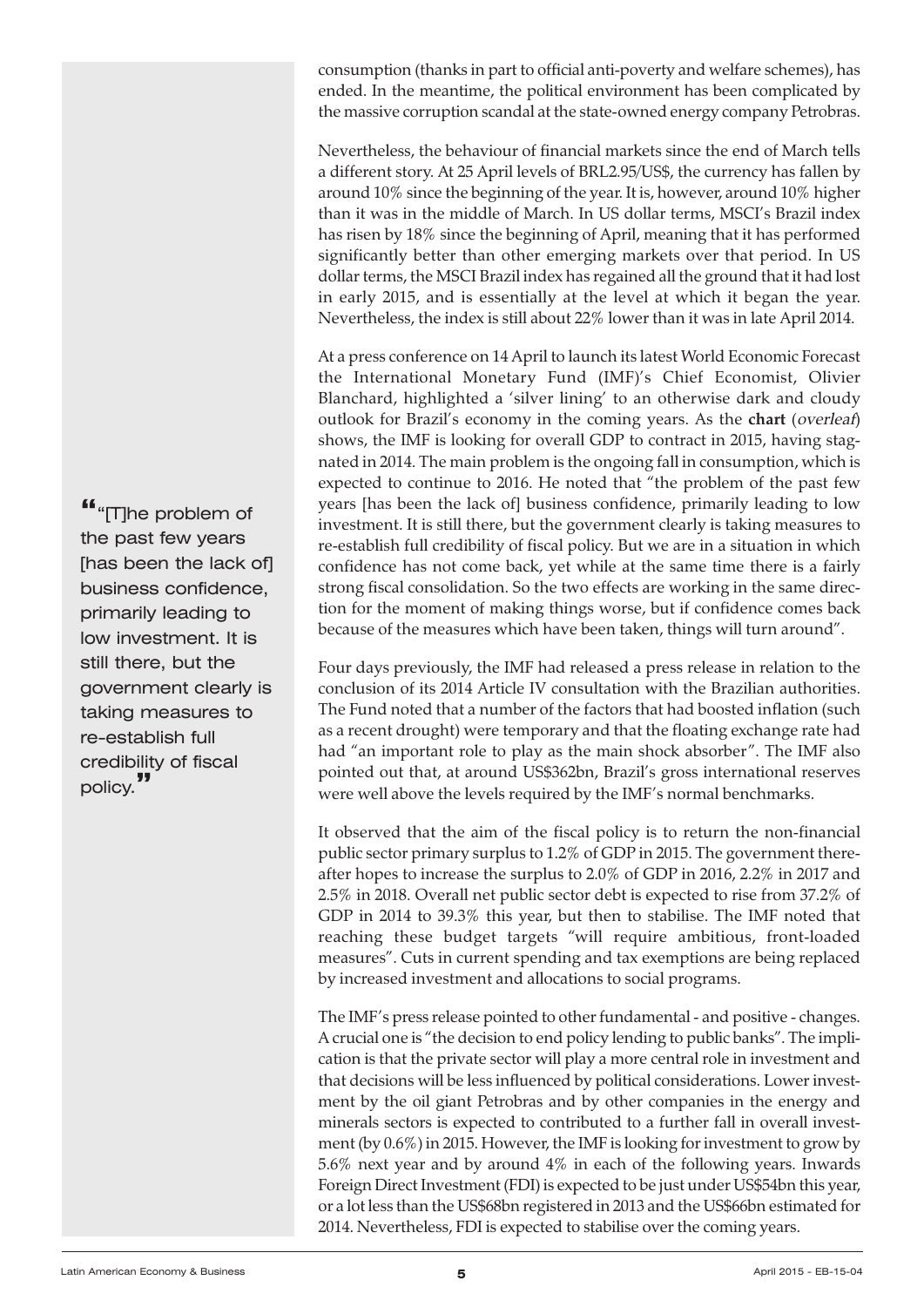<span id="page-5-0"></span>

| Brazil's economy - as the IMF sees it                                                                                       |        |         |                  |                  |                  |                  |
|-----------------------------------------------------------------------------------------------------------------------------|--------|---------|------------------|------------------|------------------|------------------|
|                                                                                                                             | 2013   | 2014    | 2015             | 2016             | 2017             | 2018             |
| Annual % change                                                                                                             |        |         |                  |                  |                  |                  |
| GDP at current prices                                                                                                       | 2.5    | 0.0     | $-1.0$           | 0.9              | 2.2              | 2.3              |
| Consumption                                                                                                                 | 2.4    | 1.9     | $-1.7$           | $-0.2$           | 1.4              | 1.5              |
| Investment                                                                                                                  | 7.8    | $-10.1$ | $-0.6$           | 5.6              | 4.3              | 3.9              |
| Inflation (IPCA - end of period)                                                                                            | 5.9    | 6.4     | 7.0              | 5.4              | 4.8              | 4.6              |
| <b>Exports in US\$</b>                                                                                                      | $-0.2$ | $-7.0$  | $-5.7$           | 4.2              | 6.3              | 7.2              |
| Imports in US\$                                                                                                             | 7.4    | $-4.4$  | $-11.6$          | $\overline{3.7}$ | 4.5              | $\overline{4.5}$ |
| In % of GDP                                                                                                                 |        |         |                  |                  |                  |                  |
| Gross domestic investment                                                                                                   | 18.1   | 16.4    | 16.5             | 17.2             | 17.5             | 17.8             |
| <b>IPrivate sector</b>                                                                                                      | 15.6   | 13.7    | 14.2             | 14.9             | 15.2             | 15.4             |
| Public Sector                                                                                                               | 2.5    | 2.7     | 2.2              | $\overline{2.3}$ | 2.3              | 2.4              |
| Gross national savings                                                                                                      | 14.5   | 12.2    | 12.9             | 13.6             | 14.0             | 14.4             |
| Current account balance                                                                                                     | $-3.6$ | $-4.2$  | $-3.6$           | $-3.6$           | $-3.5$           | $-3.4$           |
| Central government primary balance                                                                                          | 1.6    | $-0.4$  | 1.0              | 1.5              | 1.7              | 2.0              |
| NFPS* primary balance                                                                                                       | 1.9    | $-0.6$  | $\overline{1.2}$ | 2.0              | $\overline{2.2}$ | 2.5              |
| NFPS overall balance                                                                                                        | $-3.3$ | $-6.8$  | $-5.1$           | $-4.3$           | $-3.8$           | $-3.2$           |
| Net public sector debt                                                                                                      | 33.6   | 37.2    | 39.3             | 38.9             | 38.2             | 38.1             |
| In US\$bn                                                                                                                   |        |         |                  |                  |                  |                  |
| Net inwards FDI                                                                                                             | 67.5   | 66.0    | 53.9             | 54.0             | 52.6             | 53.8             |
| <b>Exports in US\$</b>                                                                                                      | 242.0  | 225.1   | 212.3            | 221.1            | 235.1            | 252.0            |
| Imports in US\$                                                                                                             | 239.6  | 229.0   | 202.4            | 210.0            | 219.4            | 229.2            |
| Gross official reserves                                                                                                     | 358.8  | 363.6   | 358.3            | 358.8            | 359.6            | 360.4            |
| *Non-Financial Public Sector                                                                                                |        |         |                  |                  |                  |                  |
| Source: IME Press Release 15/167 of 10 April 2015, 'IME Executive Roard Concludes 2014 Article IV Consultation with Rrazil' |        |         |                  |                  |                  |                  |

of TU April 2015, 'IMF Executive Board Concludes 2014 Article IV Consultation with Bi

The publication by Petrobras of its audited accounts on 21 April could well mark the first stage of a recovery: this in the wake of the company's estimated U\$17bn in losses from the corruption scandal. Any other moves by Petrobras or the government to boost transparency in the non-financial public sector should lift investment confidence. Investor sentiment would also be boosted if official measures to strengthen corporate governance were accompanied by reforms aimed at boosting labour productivity (widely accepted as a significant problem) and reducing O Custo Brasil – the complex red tape and other factors that significantly increase the costs of doing business in the country. In this scenario, sentiment on the part of corporate and portfolio investors could improve markedly.

# **COLOMBIA**

# **Steady despite challenges**

**In spite of the fall in energy and mineral prices, Colombia continues to manage sustainable growth and tolerably low inflation. This augurs well for further progress in poverty reduction.**

In its preliminary overview of regional economies at the end of last year, the United Nation's Economic Commission for Latin America & the Caribbean (ECLAC) was positive about Colombia's performance. It noted that thanks to rising investment, domestic demand had been soaring. ECLAC noted that the re-election of President Juan Manuel Santos had been good for the continuity of policy, especially with regards to investment projects. Foreign Direct Investment (FDI) inflows the first half of 2014 rose by 10% year-on-year, from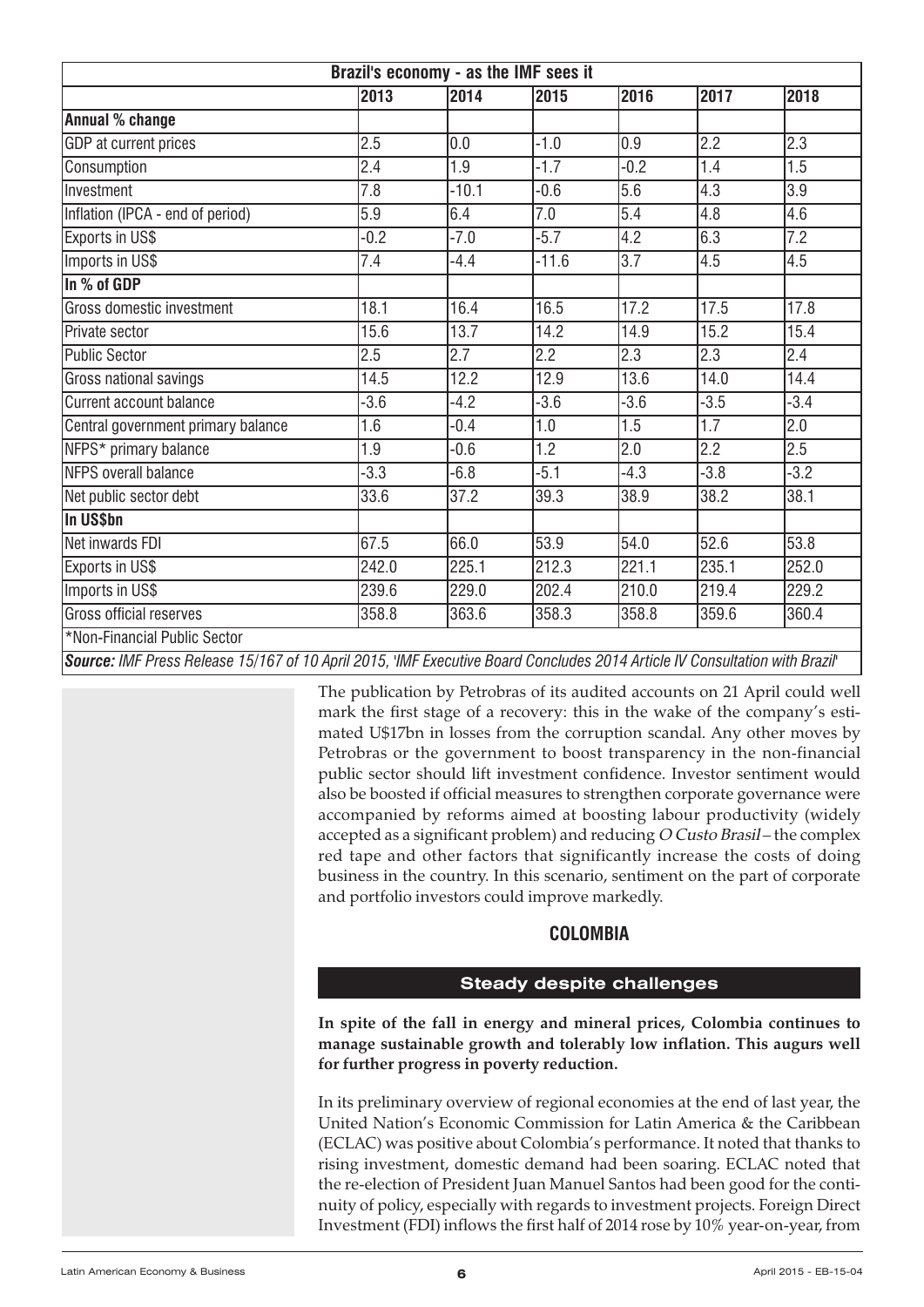an already elevated base. In late 2014, ECLAC was looking for Colombia to achieve real GDP growth of 4.8% in 2014 and 4.3% in 2015.

ECLAC also highlighted generally favourable trends in the country's public finances - in spite of an increase in the consolidated public sector deficit from 1.1% of GDP in 2013 to an estimated 1.6% in 2014. The deterioration was mainly due to an 8.8% rise in government spending to 19.5% of GDP. However, ECLAC noted that a tax reform proposed by the Santos administration in October 2014 should eventually yield additional revenues. Proposed reforms included a wealth tax, a surcharge to boost the income tax for equality (CREE) and a possible incentive for taxpayers to comply with tax regulations by paying a fee equal to one tenth of the assets not declared on previous returns: the fee being considerably lower than the current fine.

Meanwhile, the government continues to push ahead with structural reforms, some of which are being implemented as part of Colombia's planned accession to the Organisation for Economic Cooperation and Development (OECD), while others relate to the current peace process with the country's main left-wing guerrilla group, Fuerzas Armadas Revolucionarias de Colombia (Farc). The potential 'peace dividend' is calculated to be significant, not least because social peace and the various economic, social and political reforms in support of an eventual peace agreement should support a virtuous circle of reform and growth in household incomes. A sustained reduction in poverty and income inequality is considered essential, not least because these factors contributed to the conflict in the past.

In a September 2014 overview of policy notes, the World Bank (WB) suggested that the three objectives of peace, lower poverty and a reduction in inequality were "within reach". It added that sustainable peace was essential for human rights to flourish in Colombia.

In mid-March 2015, an International Monetary Fund (IMF) delegation visited Colombia to assess the economy as a part of a regular Article IV mission. The IMF highlighted the strong appetite in recent months for Colombian government debt, thanks in part to upgrades in the country's sovereign credit rating and a recent lift in Colombia's weighting in global bond indices. This improvement came in the context of an increase in foreign reserves held at the central bank, as well as the government's access to a Flexible Credit Line from the IMF. This improved market sentiment on Colombia allowed the Bogotá government to take advantage of historically low bond yields to issue new debt and extend the average maturities of existing borrowings. In the meantime, the capital requirements of what was already a strong and wellregulated financial system have been improved further.

The IMF is now looking for slower real GDP growth in 2015, albeit it forecasts a respectable outcome by regional standards, of 3.5% year on year. Although Colombian exporters have received a boost from the depreciation of the Peso against the US\$ over the course of the last year or so, the continued slump in oil prices is a major challenge for the country. Consumption is expected to decelerate. The IMF also noted that investment (particularly in the energy sector) would slow. And indeed, FDI inflows were down by 10% in Q1 2015 to US\$3.3bn, driven by a large 12% fall in inflows to the key oil sector to US\$2.7bn (which nevertheless accounted for 82% of the first quarter inflow). Inflows to other sectors fell by 1.9% to US\$608.7m, the central bank reported. The net FDI result was US\$4.48bn in the first quarter, down by 25% year-onyear, on preliminary figures. Nevertheless, the IMF expects real economic growth to accelerate back to almost 4.5% by 2019, thanks significantly to the benefits of infrastructure investment.

**"**The potential 'peace dividend' is calculated to be significant, not least because social peace and the various economic, social and political reforms in support of an eventual peace agreement should support a virtuous circle of reform and growth in household incomes. A sustained reduction in poverty and income inequality is considered essential, not least because these factors contributed to the conflict in the past.**"**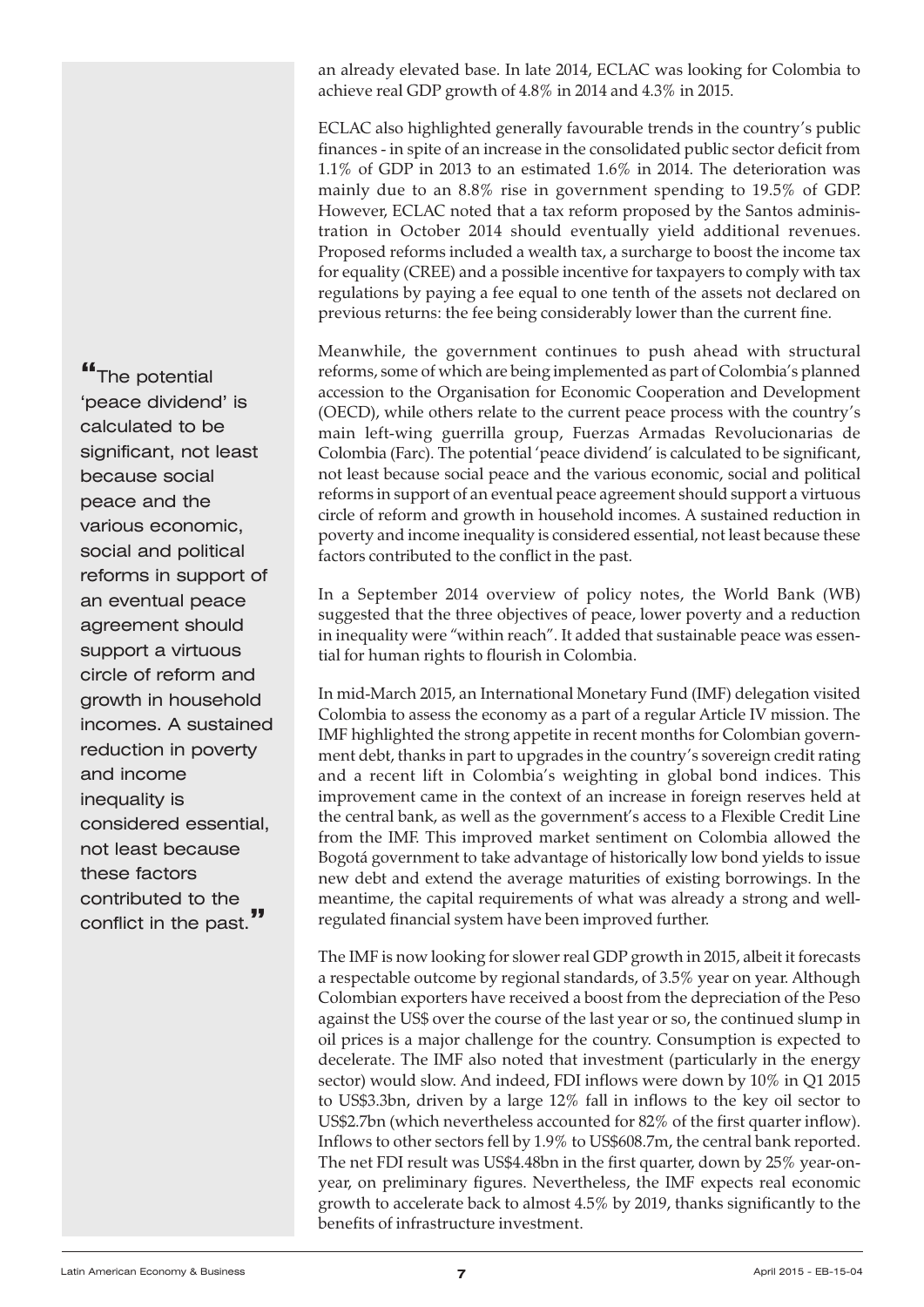The IMF emphasised that further fiscal reforms could be helpful in a scenario of low oil prices, slower investment and weaker growth. Potential options include increasing the rate of VAT, replacing traditional corporate taxation with the simplified exemption structure of the CREE (income tax for equality) and further changes to the personal income tax regime. "Enormous gains in revenue could [also] be achieved through improving tax administration, including by imposing criminal penalties for tax evasion, increasing the number of officials and strengthening the information technology of the tax administration authority", it noted.

For its part, the OECD, in a January 2015 review of the Colombian economy, also identified additional reforms that could be undertaken. The OECD suggests that the tax system could be made greener through the introduction of a carbon tax. It also argues for wholesale reform of the pensions system, in order to reduce old age poverty and inequality. Some two-thirds of older Colombians have no form of pension. The minimum old-age income support is below the national poverty line. The OECD supports an expansion of eligibility for the Beneficios Económicos Periódicos programme, alongside increased coverage and benefit levels under the minimum old-age income support and the Colombia Mayor programme. In an April 2015 report entitled, 'Colombia's social security system: advances and challenges', ECLAC highlighted the need for welfare reform to address the low levels of social protection afforded to women in particular and the rural population in general.

| Colombia's economy, as the IMF sees it                     |          |          |          |  |
|------------------------------------------------------------|----------|----------|----------|--|
|                                                            | 2014     | 2015     | 2016     |  |
| Gross domestic product, constant prices % change           | 4.55     | 3.40     | 3.70     |  |
| Gross domestic product, current prices US\$bn              | 384.90   | 332.38   | 360.26   |  |
| Gross domestic product per capita, current prices US\$     | 8,075.64 | 6,894.62 | 7,388.11 |  |
| Total investment % GDP                                     | 24.44    | 22.13    | 21.77    |  |
| Gross national savings % GDP                               | 19.43    | 16.37    | 16.88    |  |
| Inflation, average consumer prices %                       | 2.90     | 3.35     | 3.04     |  |
| Inflation, end of period consumer prices %                 | 3.66     | 3.60     | 3.24     |  |
| Volume of imports of goods and services %                  | 10.62    | $-7.82$  | 2.97     |  |
| Volume of Imports of goods %                               | 10.62    | $-7.82$  | 2.97     |  |
| Volume of exports of goods and services %                  | $-0.07$  | 5.02     | 6.76     |  |
| Volume of exports of goods %                               | $-0.07$  | 5.02     | 6.76     |  |
| Unemployment rate % of labour force                        | 9.11     | 9.00     | 8.90     |  |
| <b>Population mn</b>                                       | 47.66    | 48.21    | 48.76    |  |
| General government revenue % GDP                           | 28.20    | 26.31    | 26.15    |  |
| General government total expenditure % GDP                 | 29.60    | 29.52    | 28.79    |  |
| General government net lending/borrowing % GDP             | $-1.39$  | $-3.22$  | $-2.64$  |  |
| General government primary net lending/borrowing % GDP     | 0.91     | $-0.45$  | $-0.01$  |  |
| General government net debt % GDP                          | 27.89    | 30.23    | 30.49    |  |
| General government gross debt % GDP                        | 38.02    | 40.60    | 40.10    |  |
| Current account balance US\$bn                             | $-19.29$ | $-19.13$ | $-17.61$ |  |
| Current account balance % GDP                              | $-5.01$  | $-5.76$  | $-4.89$  |  |
| Source: IMF World Economic Outlook projections, April 2015 |          |          |          |  |

As the IMF forecasts indicate [see **chart**], the general prospects for Colombia's economy remain favourable. Overall economic growth and per capita income levels should rise again from 2016. Investment appears set to remain substantial, at around 22% of GDP, even if it is likely to grow more slowly than the economy as a whole moving forward. For now, the IMF is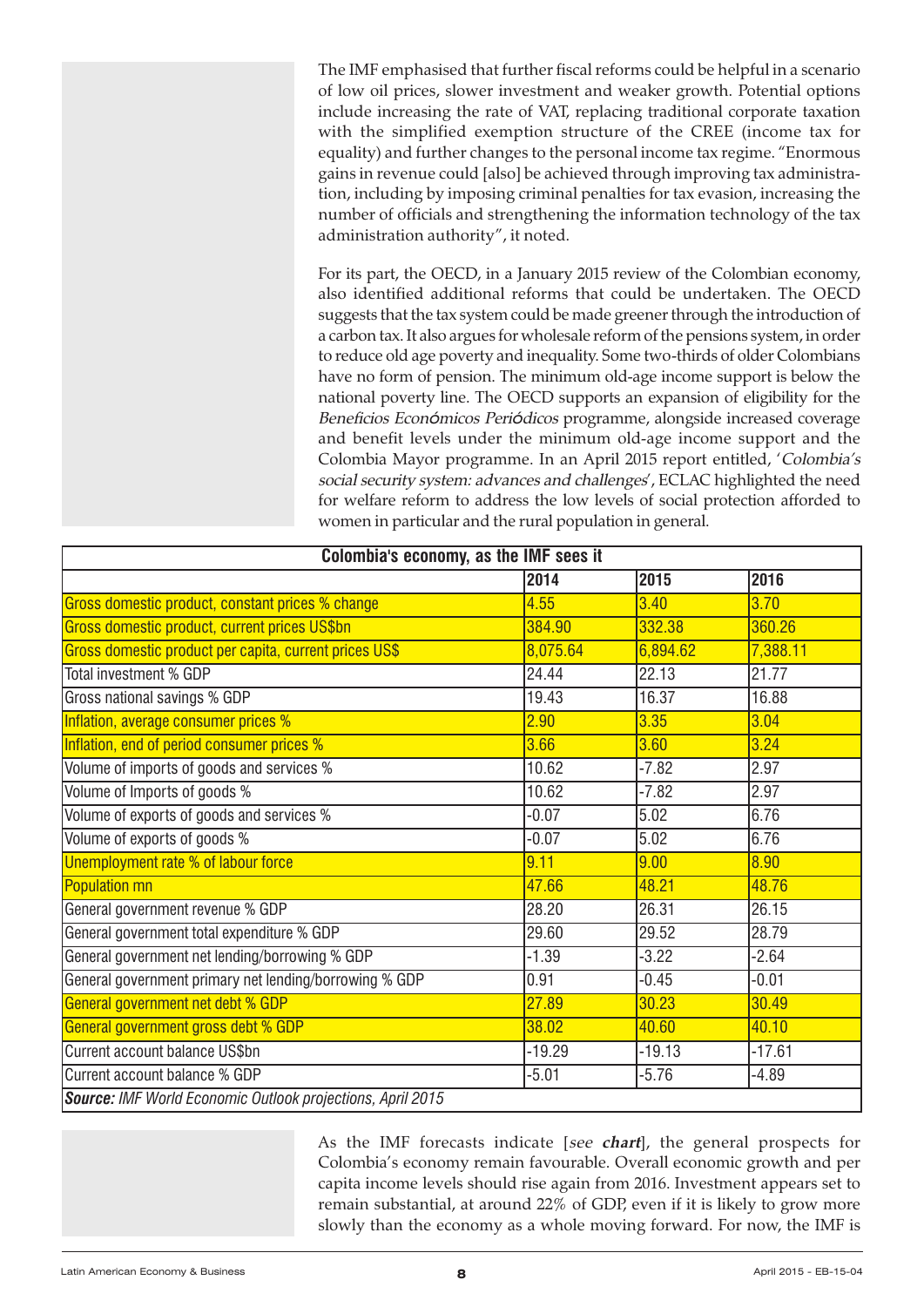<span id="page-8-0"></span>not expecting tax reform to result in higher government revenues as a percentage of GDP. Nevertheless, the current government appears set to maintain fiscal discipline.

Finally, a current account deficit of US\$20bn or so is manageable in the context of a US\$333bn economy. The deficit was the equivalent of 5.2% of GDP last year. The IMF expects this to rise to 5.8% this year, before falling back to 4.9% in 2015, as oil prices, and therefore export earnings, begin to recover.

# **PERU**

# **Modest reduction in poverty in 2014**

**According to Peru's national statistics institute (Instituto Nacional de Estadística, [INE]), the proportion of the population living in poverty fell by 1.2 percentage points in 2014, to 22.7%, down from 23.9% in 2013.**

The INE says that 6.99m people, of a total population of nearly 31m in 2014, were living below the poverty line. Nationally, this means that roughly one in five people are poor. The reduction in poverty achieved last year was less than in earlier years, a slowdown attributed to the ending of the commodity price boom, which in turn has caused a relative cooling of Peru's previously very strong GDP growth rate. Real annual GDP growth was 2.4% in 2014, its lowest rate in five years. The government expects the pace of growth to pick up in 2015 to 4.2%, but a number of analysts think that optimistic. The UN's Economic Commission for Latin America and the Caribbean (ECLAC) is also forecasting GDP growth of 4.2% this year, but the IMF projects a lower 3.8%.

Despite last year's slower growth, the head of the INE, Alejandro Vilches, noted that "over a quarter of a million people – 298,000 – emerged from poverty last year". According to INE's figures, the proportion of the population living in poverty is highest in the Andean region, where it stands at 33.8%. Ironically perhaps, this region, with its rich mineral resources, has been driving the country's export-led growth. In the coastal region, poverty is much lower – at 14.3% – while in the Amazon region it goes up again to 30.4%.

The general reduction in poverty in recent years is attributed to a combination of strong economic growth and a variety of social programmes introduced by the government of President Ollanta Humala. In a report last year, BBVA Research economist Hugo Perea argued that as a result of 5% plus annual growth, Peru had gone through a sustained process of poverty reduction and an expansion of the middle class. While specific poverty reduction programmes had been successful, he argued, these were less important in the longer term than a high growth rate.

A slightly different point was made in a World Bank report published in March, which focused on "chronic poverty". According to one of its authors, Renos Vakis, Latin America has pockets of "chronic poverty" where "economic growth on its own is perhaps not sufficient" to improve peoples' income levels. In his view other factors, such as the geographic remoteness of communities from the labour market, or the absence of key skills needed for employment, need to be tackled directly.

In another recent report, the World Bank has argued that persistent poverty is not jut a function of a lack of education or health services, but may also reflect psychological factors. It notes a case in Peru where a governmentfunded tuberculosis prevention programme in a Lima shantytown was

**"**[O]ver <sup>a</sup> quarter of a million people – 298,000 – emerged from poverty last year.**"**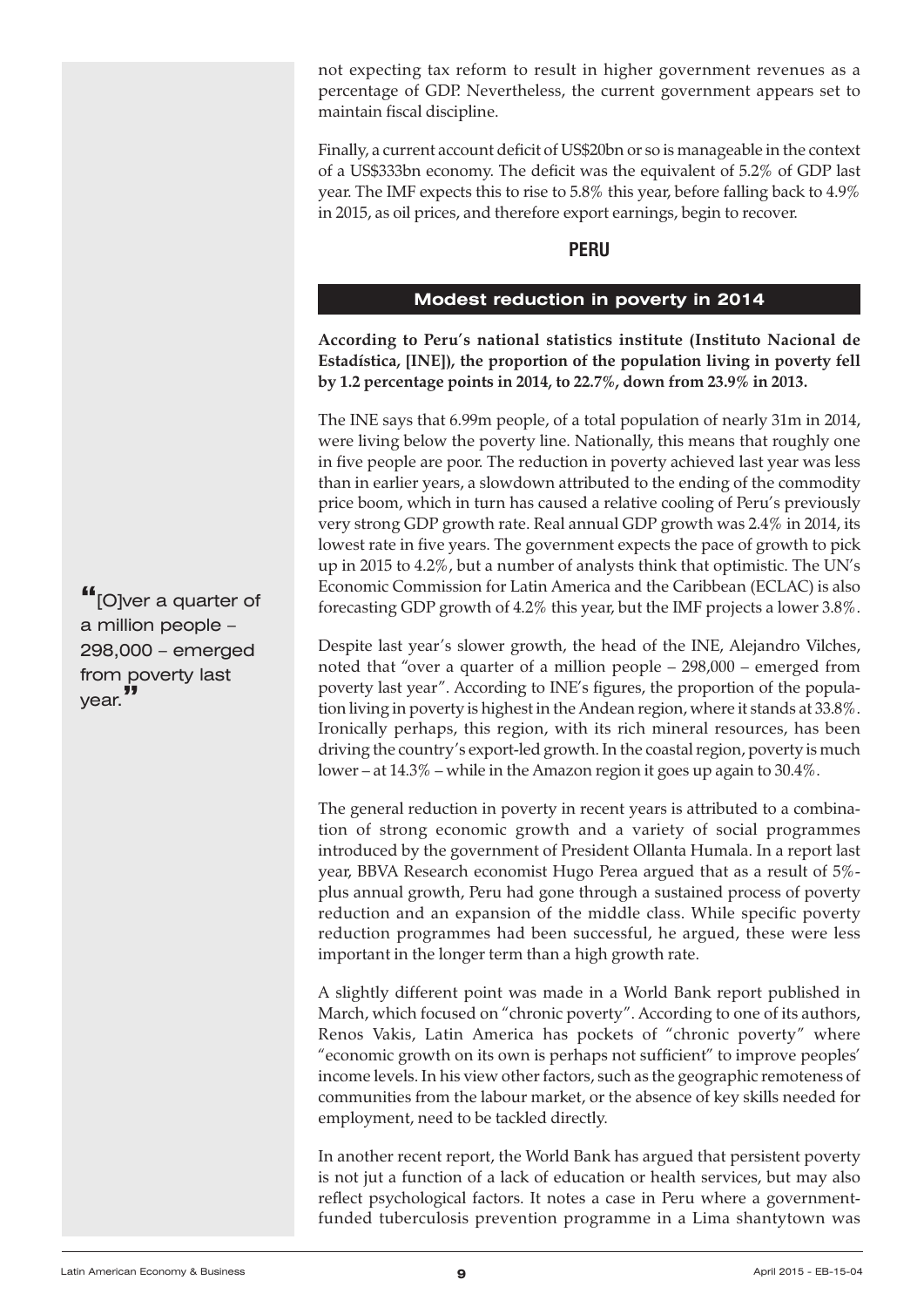<span id="page-9-0"></span>rather unsuccessful – until the government also introduced depressioncounselling services, at which point attendance rates improved. That report noted that "poverty can have complicated mental effects, which can make it more difficult to emerge from poverty – it can be a self-perpetuating vicious circle". It also suggested that conditional cash transfer programmes, where poor households receive cash subsidies on condition that they do certain things such as ensure school attendance by their children, may not be effective in all cases. One such programme, Brazil's Bolsa Familia, has been widely hailed as a highly successful approach to poverty reduction. Yet the World Bank warned such programmes do not reach everyone. The issue remains significant, says the Bank, because after a decade of sustained growth (which is now slowing down) one in five Latin Americans is still living on less than US\$4 a day.

#### **REGIONAL BUSINESS OUTLOOK**

#### **REGION**

#### **Infrastructure a key concern at corporate summit**

**The Summit of the Americas (SOA) held in Panama City on 10-11 April will go down in history as a major political landmark, symbolised by the handshake between Presidents Barack Obama of the US and Raúl Castro of Cuba. But it wasn't all politics: ahead of the SOA, Panama also hosted the second Chief Executive Officer Summit of the Americas (known as II CEO). Some 700 top business executives, including Facebook's Mark Zuckerberg, América Móvil's Carlos Slim, Construtora Odebrecht's Marcello Odebrecht and the CEOs of Boeing, AES Corporation, Coca-Cola and Copa Holdings, among others, were in attendance.**

II CEO was a chance for an impressive list of chief executives to give their corporate takes on some of the problems and potential solutions facing Latin America. It was also a chance for the heads of state to engage with them. Panama's President Juan Carlos Varela spoke of the contribution companies could make to his government's goal of achieving "prosperity with equity": he stressed the positive role of private sector investment, and the way it can help increase living standards. In his speech to the CEOs, President Obama made a call for old antagonisms between Left and Right, and between the public and private sectors, to be set aside in favour of "practical solutions". He sought to balance recognition of the wealth-creating effects of free enterprise with the acknowledgement that markets can and sometimes do fail and therefore need a degree of regulation. Inspired by a visit to the Panama Canal, Obama said he had learnt that its successful operation as a key link in world trade depends on adequate rainfall and water levels: hence global warming and action on climate change must be part of the public-private dialogue.

Various themes came up in the discussion, with a number of CEOs putting questions during one session to four heads of state: Varela, Obama, Brazil's Dilma Rousseff and Mexico's Enrique Peña Nieto. Obama and Rousseff stressed the importance of regional infrastructure integration. The Brazilian president described the infrastructure issue as one of the biggest challenges her government faced, and suggested there was potential for multilateral collaboration to address it. Brazil is already involved in collaborative gas pipeline and electricity transmission projects with its neighbours, she noted, emphasising that investment was needed not only for energy, ports and highways, but also for social infrastructure, like housing and education.

**"**President Obama made a call for old antagonisms between Left and Right, and between the public and private sectors, to be set aside in favour of "practical solutions".**"**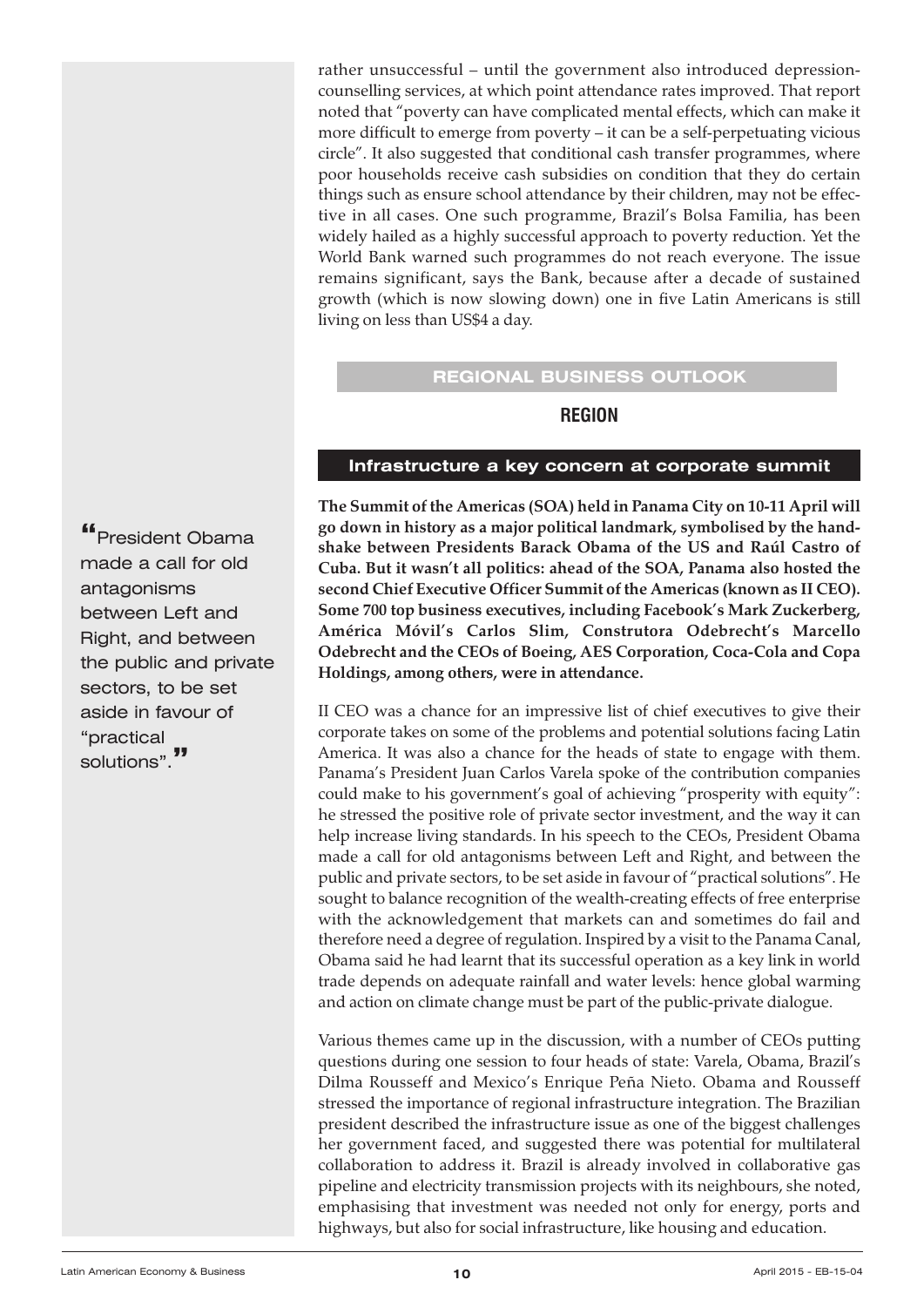The Americas Business Dialogue (ADB), a private sector group coordinated with the help of the Inter-American Development Bank (IDB), produced a set of 30 specific recommendations for the heads of state to consider. These were grouped into four main clusters. The first aimed to "improve infrastructure and strengthen trade"; the second to "facilitate financial resources to spur growth and development"; the third to "stimulate innovation and entrepreneurship and develop our human capital" and the fourth to "maximise the potential of the region's energy and natural resources". By their nature, long lists of detailed recommendations can make rather dry reading, but there was a clear attempt to streamline and boost the impact of a number of existing public-private processes.

For example, under the second cluster – the use of financial resources to boost growth and development – the detailed recommendation was that governments should "take steps to deepen and harmonise capital markets and integrate markets that lack scale, by facilitating investments by public entities, which constitute some of the largest investors; issuing bonds with a wide variety of maturities that others can use as references to price their securities; and aligning listing requirements, credit ratings, and professional licensing requirements with internationally accepted standards to create a simple and transparent framework for issuing securities." This recommendation could be interpreted as supporting initiatives like the Mercado Integrado Latino Americano (MILA), a multi-country stock exchange incorporating the bourses of Chile, Peru, Colombia and Mexico. The MILA does get a specific mention further on in the document, when the IDB is cited as calculating growth in its first phase (before Mexico joined) at 27%, to reach a market cap of US\$727bn, thus making it the second largest market in Latin America.

The ADB's recommendations, coupled with a set of briefing papers prepared by the IDB, are particularly good at quantifying economic development problems and illustrating the potential gains to be had by addressing them. IDB calculations indicate that if Latin America could double its current levels of infrastructure investment, "potential real annual GDP growth could increase by as much as 2 percentage points". Also cited was data from the Economic Commission for Latin America and the Caribbean (ECLAC), which indicated that average regional investment in 2012 in the four key infrastructure categories (transport, energy, telecoms, and water and sanitation), was 3.5% of GDP. ECLAC estimated that a higher and sustained investment level equivalent to 5.2% of regional GDP, or US\$170bn, would be required "to respond to business and consumer needs between 2006 and 2020". And to get up to the infrastructure investment rates of the more successful Asian economies, the rate would need to rise even further, to around 7.9% of regional GDP, or some US\$260bn.

The ADB also makes the point that it is not just about finding the money. Infrastructure projects must be professionally designed, evaluated, and executed. It says that while Brazil, Mexico, Colombia, Peru and Chile have attracted substantial investment in road and rail concessions, they still face challenges, which include "lack of independence, technical expertise, and coordination among regulatory agencies; poorly designed contracts that lead to constant renegotiations; and national policies that may prevent foreign companies from competing in badly needed services such as cabotage or air cargo".

The recommendations also mention the need to integrate Latin American economies more closely into global value chains (GVCs). Modern and robust logistics, and easier of cross border movements, are considered key condi-

**"**IDB calculations indicate that if Latin America could double its current levels of infrastructure investment, "potential real annual GDP growth could increase by as much as 2 percentage points".**"**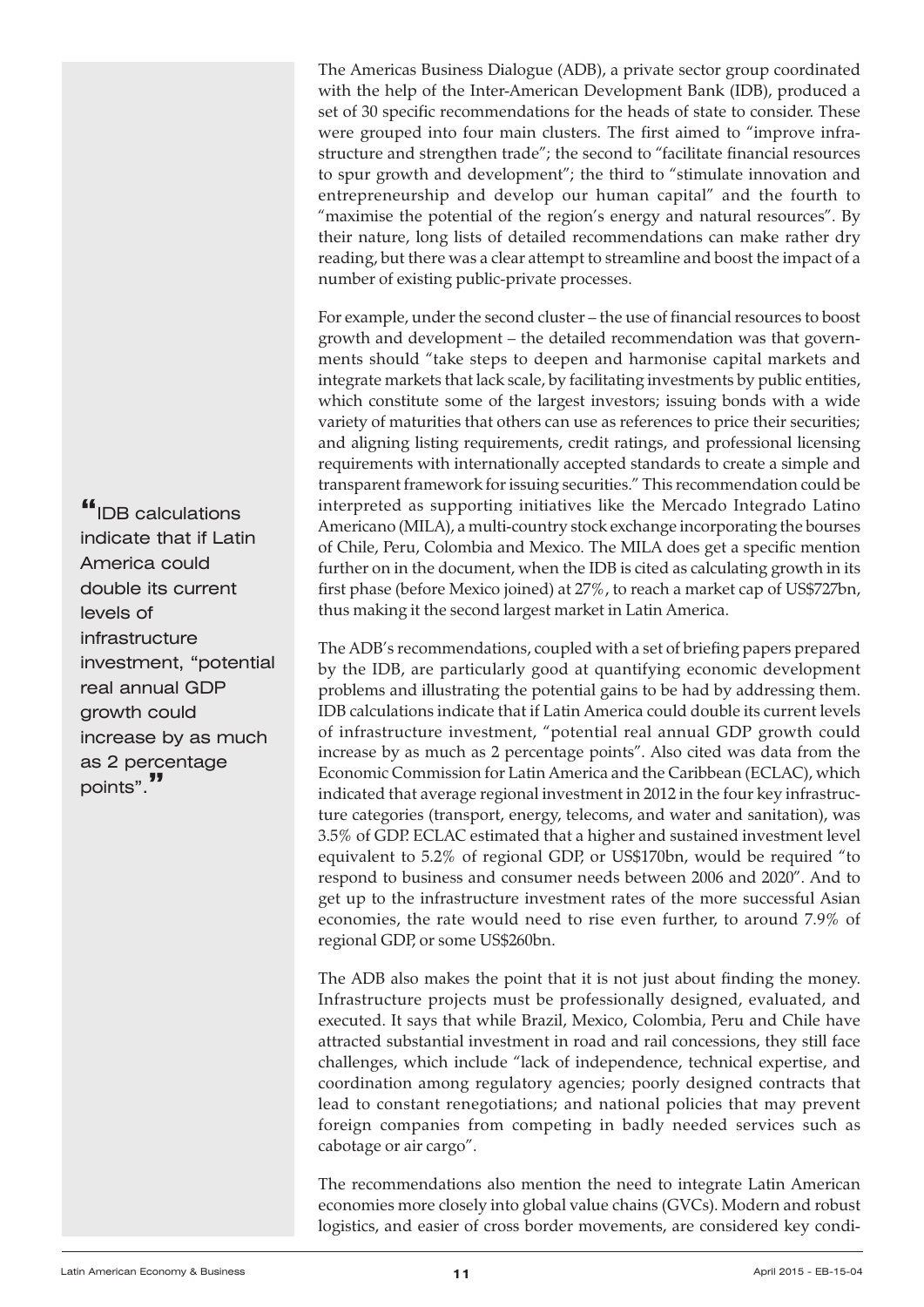<span id="page-11-0"></span>tions to allow companies to compete efficiently in GVCs. But the main global GVCs are located in the EU, South Asia, and North America – not in Latin America or the Caribbean. The IDB says that the typical regional economy has "fewer backward and forward production linkages than the typical country in Asia or Europe. The share of exports linked to a "multi-country production process" is 13 percentage points lower in Latin America and the Caribbean than it is in Europe.

Innovation and entrepreneurship featured high on the list of CEO concerns. Both are seen as critically important to lift productivity levels, but the region is said to lag far behind in the kind of STEM (science, technology, engineering and mathematics) skills that are deemed "most likely to contribute to innovative entrepreneurship". Other worrying indicators are that start-ups face higher barriers to market entry in Latin America. Banks provide 15-30% of start-up financing in the US, 7% in Brazil, and close to 0% in Chile and Mexico. Average research and development spending in the OECD countries is over 2% of GDP, but under 1% in Latin America and the Caribbean. More encouragingly perhaps, the documents presented by the IDB show that something is stirring in this area. According to InfoDev, a World Bank donor fund designed to support entrepreneurship and business incubators, there are about 3,600 companies with 16,000 employees taking part in incubated businesses as part of a continent-wide network of business incubation organisations. The comparable number in the US is 27,000 start-up companies. According to US research, US\$1 of public investment in incubators can generate US\$30 in future tax revenues. If a similar relationship holds for Latin America, start-ups could begin to play a significant role in supporting growth and diversification.

# **REGION**

# **Latin lessons to be learnt from South Korea?**

**The Inter-American Development Bank (IDB) has suggested that Latin America could learn some useful economic lessons from South Korea. Or is it too late?**

According to Federico Basañes, head of the IDB's department of knowledge and learning, "South Korea has one of the most impactful development stories of recent times". He points out that between 1961 and 1993 the proportion of its population living below the poverty line in the country dropped from 48.3% to 7.6%. Many Latin American governments would love to have a comparably impressive record on poverty reduction. Whichever way you look at it, South Korea does seem like a fast car overtaking everyone else on the highway to development. As recently as 1980, 15 countries in Latin America and the Caribbean had GDP per capita levels that were higher than in South Korea. Today, none of them do (the closest is Trinidad & Tobago, where per capita GDP is 88% of South Korea's). Presenting its annual report in Busan in South Korea in April, the IDB organised a workshop to look at the lessons that can be learnt.

According to Basañes, among the things that South Korea got right were the "relentless" promotion of exports and the efficient allocation of human capital and resources to the sectors of the economy where it had the highest productivity. It also had solid institutions and a public sector that recruited "the best and brightest" into the civil service. But it did get some things wrong, he says: it over-invested in heavy engineering and chemicals, and developed a belief that the government would not let the big conglomerates

**"**[S]tart-ups face higher barriers to market entry in Latin America. Banks provide 15-30% of start-up financing in the US, 7% in Brazil, and close to 0% in Chile and Mexico.**"**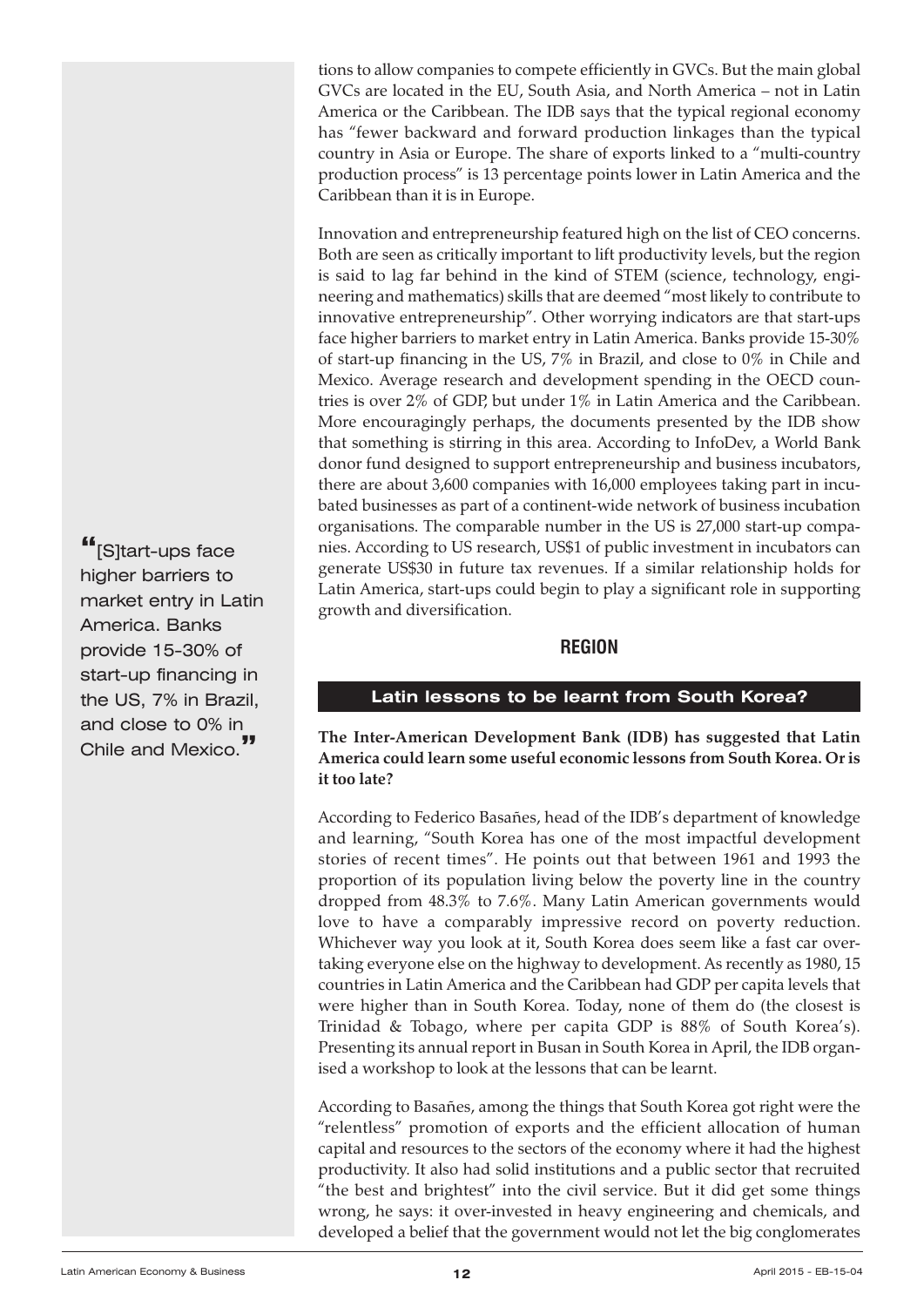fail, all of which contributed to the economic crisis of the late 1990s. Nevertheless, the country has bounced back strongly. Basañes describes modern South Korea as "an industrial and knowledge powerhouse", adding that "its experiences in education, vocational training, trade promotion, smart cities, use of smart grids and other technologies to increase productivity have provided valuable lessons for Latin America and the Caribbean."

But Mauricio Moreira, an IDB consultant, says the "South Korean model" cannot be mechanically transported to Latin America. Speaking to Spanish news agency Efe, he pointed out that "various parts of the model can work for us, but others not… the world is different, domestic conditions are different, economists have been arguing about this for 30 years and it still isn't settled". According to Moreira, after an initial experiment in protectionism, by the 1970s South Korea had realized a foreign trade opening could become an engine for development. Latin America didn't come to that realisation until the 1990s, and by that time it was a late convert, because it had to compete with exporting giants like China and India.

Education could be another transferable part of the "model", Moreira says. "It is impressive. The priority that the South Koreans gave to education at the start of their industrialization process is fantastic. It is now part of the culture. The importance they give to teachers, and to universities, it is difficult to find anything comparable in Latin America". In his view, during their protectionist phase, Latin American countries had things the wrong way round. There was no emphasis on education and training, because industries were protected. The result was that the region ended up with lots of uncompetitive industries, which lacked staff with the right skills.

Moreira feels that Latin America did miss the bus. With the possible exception of Mexico, he believes the continent can't go for a manufacturing and export-led growth model, simply because South Korea showed the way and was eagerly followed by the likes of China and India. There are too many doing the same thing; that market is now just too competitive. Mexico is an exception, because its close proximity to the US allows it to be very competitive and to become closely integrated into the US value production chain. For the rest of the continent, Moreira says, "We have to take advantage of the resources that we have, and diversify from that starting point. We have to add value to mining and agricultural production. Many regional governments are still a little bit obsessed with manufacturing as the only option, and it isn't. We have to think of other alternatives".

# **Trade opportunities**

The IDB used the Busan meeting as a vehicle to promote new South Korea–Latin American trade opportunities. Business representatives from both sides were invited to investigate trade in technology, transport, energy and environmental services. The IDB says that since 1990 trade between South Korea and Latin America and the Caribbean (LAC) has grown at an average annual rate of 17% to reach US\$54bn in 2014. LAC countries have exported mineral and agricultural commodities to South Korea, while importing manufactured and hi-tech products.

The IDB notes, however, that LAC exports to South Korea are more diversified than to other Asian markets. South Korea has also become an important source of foreign direct investment (FDI) in LAC countries, particularly in the manufacturing sector. There are free trade agreements (FTAs) between South Korean and Chile, Peru and Colombia. During the summit, the South Korean government announce that it would provide US\$1bn of policy financing to

**"**But Mauricio Moreira, an IDB consultant, says the "South Korean model" cannot be mechanically transported to Latin America.**"**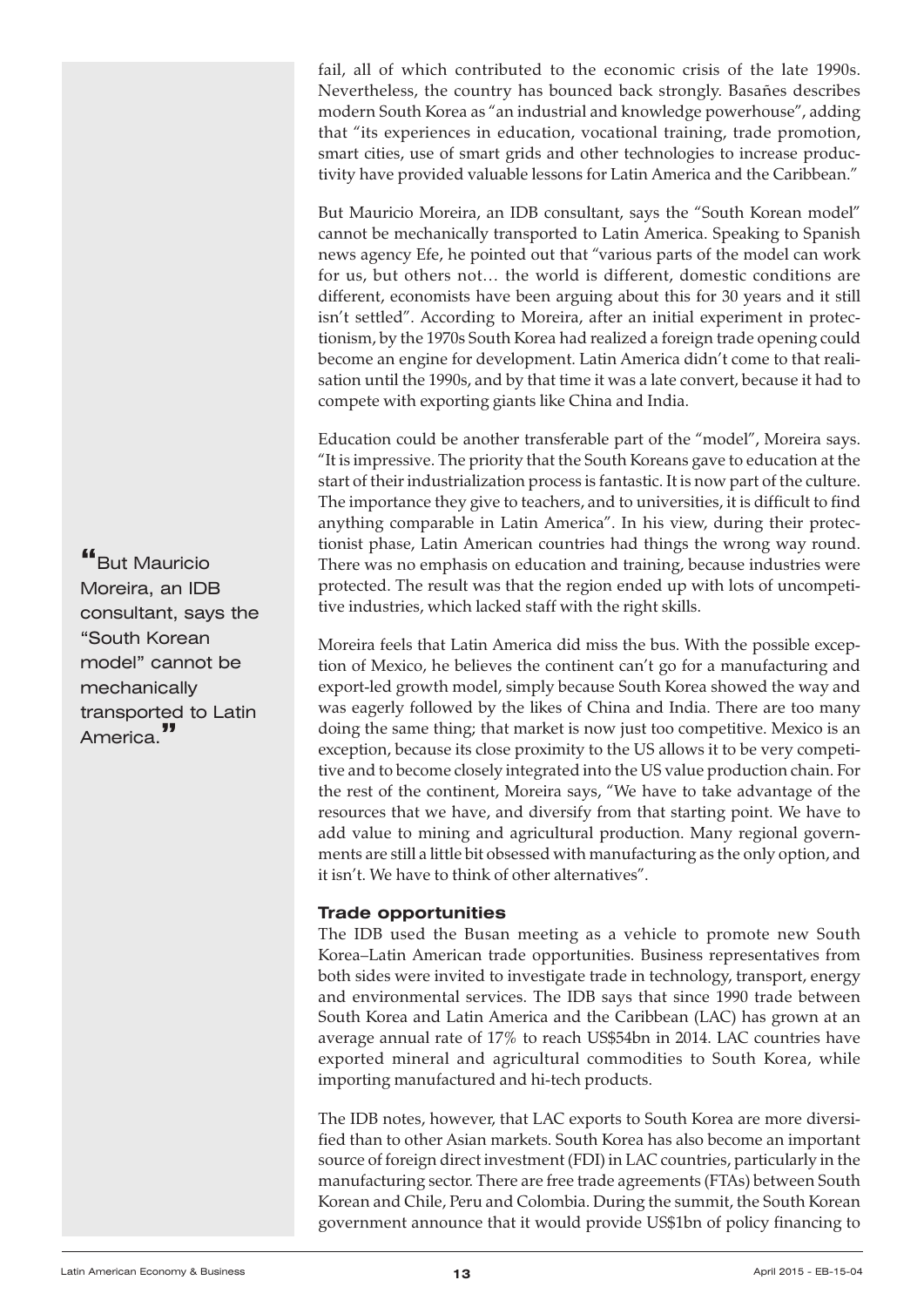<span id="page-13-0"></span>Latin America, including setting up a US\$500m Economic Development Cooperation Fund (EDCF). The Fund will provide loans to infrastructure development projects in Latin America. "Connecting Seoul's prowess in information technology and manufacturing with Latin America's abundant mineral and energy resources will benefit all sides", said the South Korean finance minister, Choi Kyung-hwan.

#### **REGION**

#### **Corporate radar**

#### **Ecopetrol to divest ISA stake**

Colombia's state-owned oil company, Ecopetrol, has been authorised by the government to sell its 5.32% stake in the also majority state-owned electricity transmission company, ISA. The decision came in early April; shortly after former finance minister Juan Carlos Echeverry as Ecopetrol's new chief executive, replacing Juan Gutiérrez Pemberthy. The oil company said that the proceeds of the share sale would be used to help finance Ecopetrol's investment programme. Separately, Ecopetrol also said it had received finance ministry approval to issue bonds on international capital markets worth up to US\$3.2bn. In 2014, Ecopetrol posted net profits of COP7.8bn (US\$3.0bn), down by 41% on the year earlier, a fall that the company attributed to the slump in international oil prices. Earlier, there were reports that Ecopetrol was considering taking over direct operation of the Rubiales oil field, currently operated by the Canada-listed oil company Pacific Rubiales. Under the existing licence, which expires in mid-2016, Ecopetrol has the rights to 60% of the field's output, with Pacific Rubiales holding 40%. While the two companies were reported to be in talks over post-2016 arrangements, Colombian press reports said Ecopetrol was considering taking 100% control of the field, which produces around 160,000 bpd, or one sixth of the country's total production.

#### **Carlos Slim spins off Telesites**

Shareholders in América Movil (AMX), the Mexico-based telecoms giant controlled by Carlos Slim, voted in April to spin off a new company called Telesites, which will manage a total of 10,800 mobile telephony transmission towers around the country. Telesites will be listed on the Mexican stock exchange. According to the newspaper El Financiero, the new company will have 43.2% of the radio transmitter tower market in the country, followed by American Tower with 34.2% and Mexico Tower Partners with 4.8%, with the remainder divided up among smaller players. AMX highlighted forecasts according to which Mexico needs to multiply the number of transmission towers in operation four-fold, suggesting the new company will be well positioned for strong growth. Mexican analysts say that although AMX has been ruled to be "predominant" in the local telecoms market by the regulator, Instituto Federal de Telecomunicaciones (IFT), and therefore must divest part of its operation; the spin-off of Telesites is a separate matter. Jesús Romo, of analysts Telconomía, said that Telesites was being spun off to allow AMX to focus on other parts of its business, more than for regulatory reasons. Nonetheless he expected the IFT to consider Telesites to be "predominant" in the transmission towers market, just as its parent AMX had been deemed to be before. The new company would be subject to the same 'asymmetric measures' – basically the obligation to grant access to its transmission network to other players at rates fixed by the regulator. AMX still needs to carry out other divestments to reduce its market dominance; in July 2014, the company said that it would present a plan to do this by 30 June 2015 at the latest.

**"**In 2014, Ecopetrol posted net profits of COP7.8bn (US\$3.0bn), down by 41% on the year earlier, a fall that the company attributed to the slump in international oil prices.**"**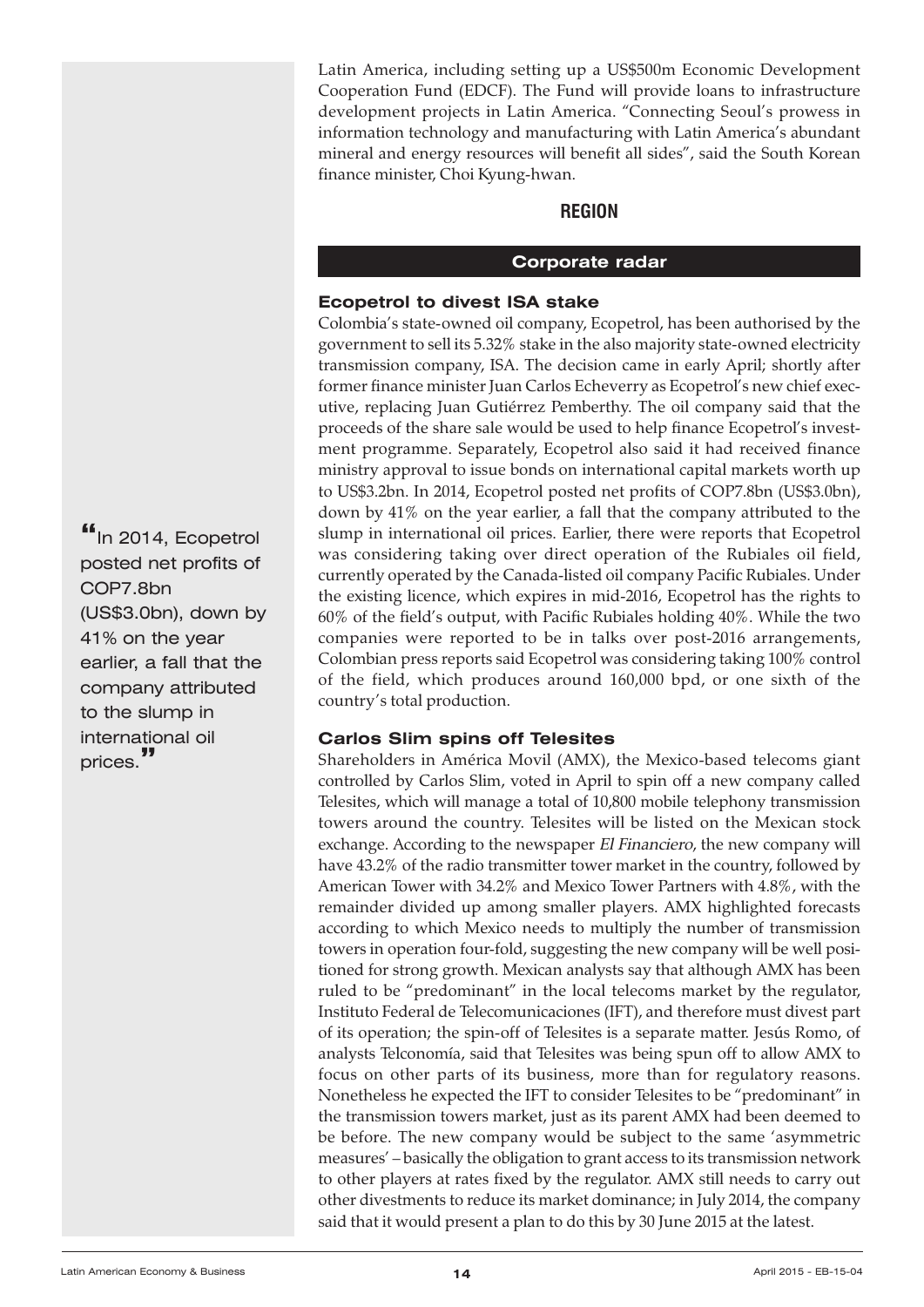# **Shell's BG takeover has implications for Brazil**

The 7 April announcement that Royal Dutch Shell was in advanced talks to takeover BG Group is believed to have implications for oil and gas operations in Brazil. Globally, Shell (which has a market valuation of US\$202bn), by acquiring BG (with a market cap of US\$46bn) is seeking to extend its lead in gas production and get closer in revenue terms to the world's biggest private sector oil company, the US-based Exxon-Mobil. The takeover, if approved, will be the first since the collapse in oil prices last year, and, in the eyes of some analysts, a sign of a new wave of market consolidation. Shell chief executive Ben van Beurden made it clear that one of the attractions of the deal was BG's Brazilian assets. He described Brazil as "probably the most exciting area in the world for the oil industry", adding, "We are already in Brazil and we are happy there, but we want more. A significant part of this deal was gaining a stronger presence in Brazil's deep water". BG has drilling rights to the Iara, Saphinoá, Lapa and Lula (formerly Tupi) oil blocks. The Shell CEO recognised that to develop Brazil's pre-salt offshore deposits the company needs to work in partnership with the state-owned Petrobras, currently mired in corruption allegations and enquiries. "The headlines about Petrobras are not pretty, but we are talking about something long term here" he commented.

# **Brazil's OAS seeks bankruptcy protection**

One of Brazil's major construction companies caught up in the Petrobras corruption scandal, Grupo OAS, filed for bankruptcy protection for nine of its subsidiaries on 31 March. The company has debts of BRL8bn (US\$2.48bn) and has not been able to borrow or raise capital because of the impact of its involvement in the Petrobras scandal. It has also been hit by the flatlining Brazilian economy, public sector austerity and a weak domestic currency. The OAS move to seek bankruptcy protection followed similar action by two of its competitors, Alumini Engenharia and Galvão Enghenheria. The three companies are alleged to have been part of a cartel of over 20 large groups that paid bribes to Petrobras executives in exchange for contracts. Several top OAS managers were arrested last year as part of the investigation into the cartel. The decision to file for bankruptcy was taken after negotiations with the company's main creditors. Sources said the outlines of a rescue plan had been agreed, involving a debtor-in-possession (DIP) loan to tide the company over, followed by the sale of shareholding stakes in subsidiaries including infrastructure operator Invepar, a shipbuilder, two football stadiums, a waste management company, an oil and gas sector supplier, and a defence contractor.

# **General Electric upbeat over the region**

Despite "turbulence" and a poor performance this year in two of its key markets, Brazil and Venezuela, US company General Electric said it expected to achieve a 1% growth rate for its Latin American division in 2015. Speaking at the summit of CEOs held in Panama in April just before the Summit of the Americas organised by Organisation of American States (OAS), Reinaldo García, head of GE's Latin American division, told the Reuters news agency that the company had boosted its profits in Latin America by 7% in 2014, and over the last four years had almost doubled the size of its regional business. This year it was expecting 1% growth in Brazil, which would be a good result in a "difficult year" for the economy. In Venezuela, where GE is involved in power generation and the oil and gas sector, it was expecting revenue to remain flat or fall a little. But García remained upbeat about prospects for the business. "The continent has 600m people with a growing middle class, and with big infrastructure challenges" he said, adding, "We love this continent".

**"**The headlines about Petrobras are not pretty, but we are talking about something long term here...**"**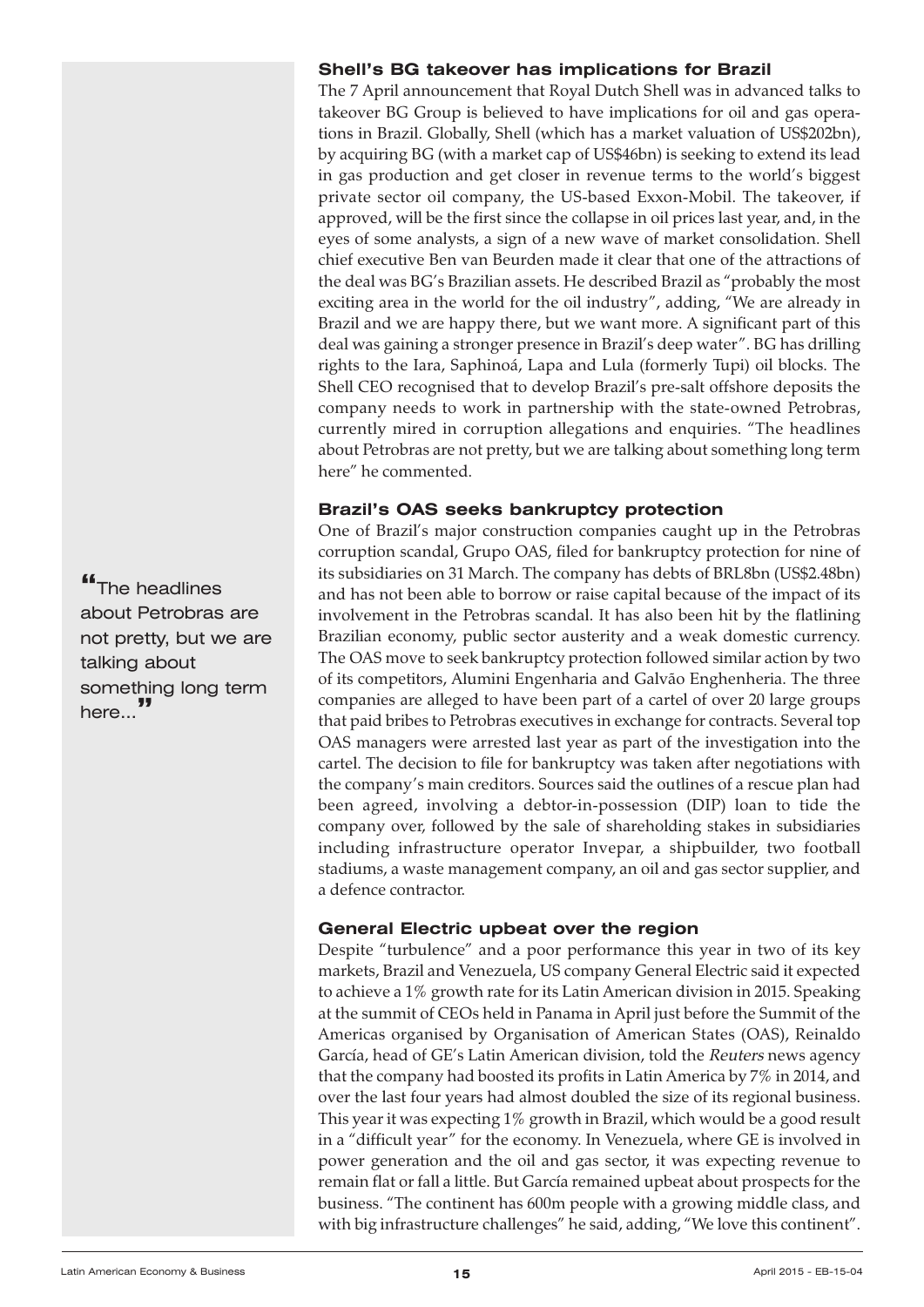#### **Ford announces US\$2.5bn Mexico investment**

Ford Motor said in April that it would invest a total of US\$2.5bn to build a new engine factory in Chihuahua and a transmission plant in Guanajuato, creating an estimated 3,800 new jobs. This was the latest in string of new investments announced for the country's booming automotive sector. It followed an earlier announcement of a US\$1bn plant investment by Toyota, designed to build 200,000 Corolla compact cars for North American markets.

In March, Volkswagen said it would invest US\$1bn to expand its production plant in Puebla state. Welcoming Ford's new investment at a ceremony in Mexico City, President Enrique Peña Nieto noted that Mexico has moved up from eighth to seventh largest car producer in the world, and is the fourthlargest car exporter.

The Mexican authorities say cumulative foreign investment in the sector has now reached over US\$22.6bn. Ford's new investment will be to build 1.5 litre and 1.6 litre four-cylinder engines, mainly assembled up to now in the UK and China, and used to power Ford Fusion and Escape models. It confirms the strong growth of the automotive sector in the country, with a range of companies attracted by Mexico's multiple free trade agreements, competitive wage levels and proximity to US consumers.

The announcement was not well received by the main US industry labour union, the United Auto Workers (UAW). In a statement it said "The announcement by Ford to invest US\$2.5bn in Mexico is disappointing, but not any more disappointing than GM's decision to invest US\$5bn in Mexico or similar investments like FCA Chrysler, Nissan, Mazda, Honda, and now both Toyota and Kia, which have announced investments in Mexico." Industry analysts, however, note that not all the traffic has been one-way. GM recently said it was spending US\$185m to move Cadillac SRX production out of Arizpe in Mexico and back into the US.

# **Grupo Radio Centro gets cold feet**

The Mexican media conglomerate Grupo Radio Centro will not, after all, operate a national digital free-to-air TV service. Mexico's telecoms and broadcasting regulator, Instituto Federal de Telecomunicaciones (IFT), had selected Grupo Radio Centro as one of two successful bidders for national licences, offered in a bid to help break up the existing duopoly of Televisa, the dominant network and TV Azteca, the number two. Having paid an initial MXN415mn (US\$26.9m) deposit, Grupo Radio Centro has been due to pay the remaining balance of its bid, which including the deposit came to MXN3.06bn (US\$200m) on 10 April. But as the deadline approached it became evident that the conglomerate was scrambling to seek out partners to help it raise the money. On the day itself, no payment was made, meaning Grupo Radio Centro was deemed to have forfeited the licence – and lost its deposit. The other successful bidder, Cadena 3, which offered a lower MXN1.8bn, is still on track to launch next year. IFT said it would consider what to do next in a forthcoming meeting. Referring to the now unallocated licence, the IFT president Gabriel Contreras said, "There is interest from regional operators and we will analyse every possibility".

# **Southern Copper expects big growth**

Peru-based mining group Southern Copper said in a report filed with the Lima stock exchange that it expects to almost double its annual copper production to 1.15m tonnes by 2017, as projects in Peru and Mexico come to fruition. The company said that its expected growth would make it the world's third largest copper producer by 2017. Grupo México controls

**"**Mexican authorities say cumulative foreign investment in the sector has now reached over US\$22.6bn.**"**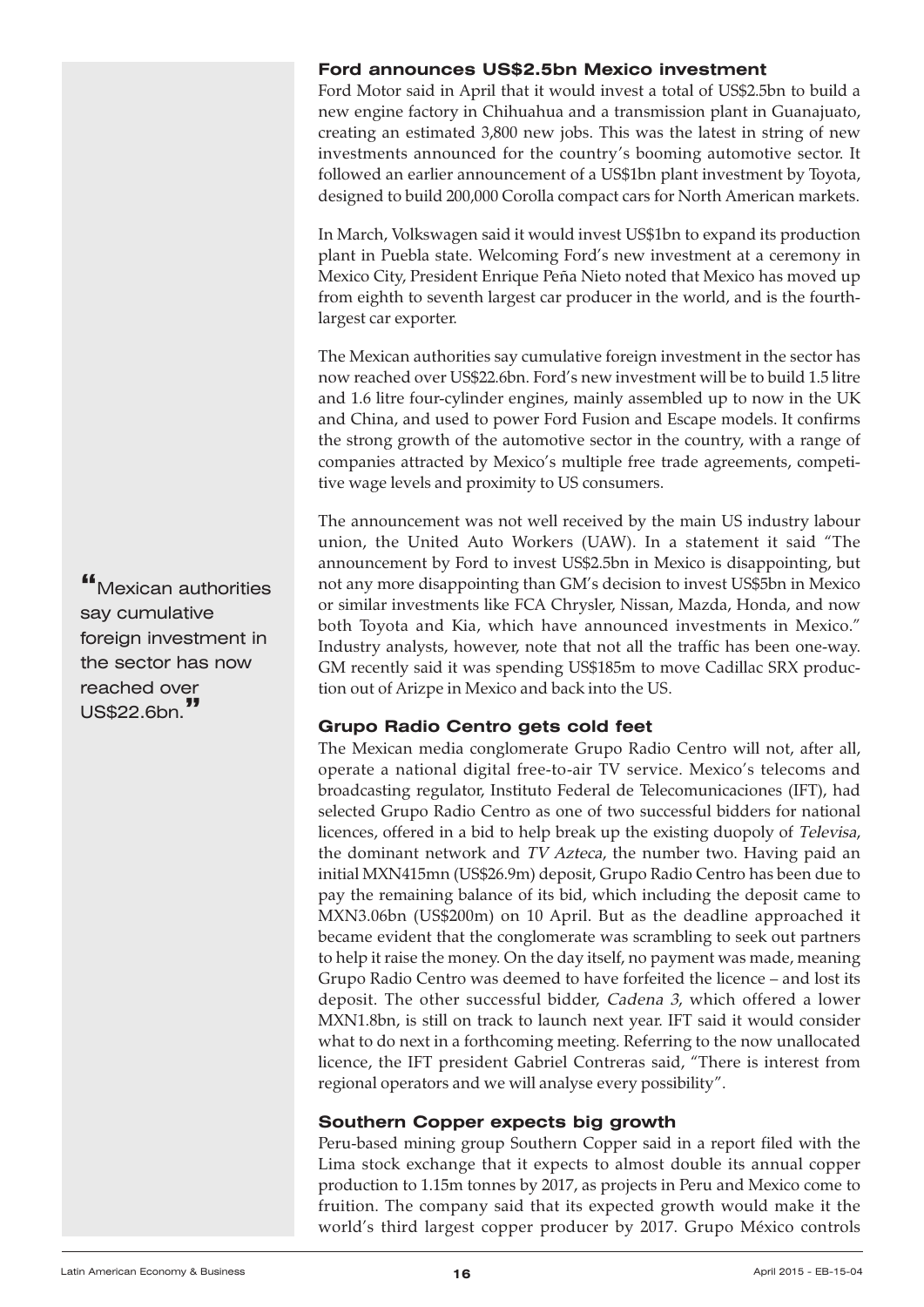<span id="page-16-0"></span>Southern Copper. In 2014 it produced 676,600 tonnes of copper. In early April this year, it successfully issued US\$2bn worth of 30-year bonds, designed to help fund its expansion plans and possible "strategic acquisitions".

Its current projects include expanding the Buenavista mine in Mexico, where US\$3.4bn in investment is earmarked to boost production from 180,000 tonnes per year (tpy) now to 512,000 tpy. It also highlighted its US\$1.4bn Tía María project in Peru, which is scheduled to produce 120,000 tpy by 2017. The Tía María mine is facing opposition from local communities, who fear that farms will suffer contamination. On 22 April, one person died as a result of clashes between police and protestors demanding that the project be cancelled. Southern Copper is still awaiting a mining permit from the government, which delayed the project after a first wave of protests in 2011. President Ollanta Humala has defended the project, saying that Southern Copper should be "given a chance". The mining company is also focusing on expanding its existing mine at Toquepala, where it plans to invest US\$1.2bn to double the capacity of its concentrator.

# **CUBA**

# **SSOT delisting boosts sentiment**

**"**The government of Cuba welcomed the news that the country is to be removed from the SSOT list (also comprising Syria, Sudan and Iran), as an important step towards the restoration of normal diplomatic relations between the US and Cuba.**"**

**On 14 April, President Barack Obama notified the US Congress of his intention to remove Cuba from the State Department's list of state sponsors of terrorism (SSOT).**

The government of Cuba welcomed the news that the country is to be removed from the SSOT list (also comprising Syria, Sudan and Iran), as an important step towards the restoration of normal diplomatic relations between the US and Cuba. In theory, the US congress has 45 days to respond. In practice, President Obama could veto any objections. While the de-listing will facilitate banking and financial relations between the two countries (including allowing the Cuban interests section in Washington and the Cuban Mission to the United Nations in New York renewed access to banking services), and certainly spur the nascent US interest in doing business with Cuba, the considerable legal and technical hurdles to doing so under the congressionally-codified embargo remain firmly intact, without much hope of removal any time soon.

# **Implications**

In a report outlining the main implications of Cuba's SSOT de-listing, a multinational law firm, Hogan Lovells, identified the following: (Cuba's) eligibility for a wider range of (US) exports of dual-use items (for example software, communications technology and other items with potential military use); eligibility for US foreign assistance and humanitarian aid; elimination of Private Right Action (meaning that the statutory authorisation for individual US citizens to pursue private claims against Cuba in US courts would be eliminated, thereby facilitating trade without the potential fear of asset seizures); the elimination of a rule requiring publically-traded companies to disclose to the US Securities and Exchange Commission (SEC) their dealings with Cuba; and finally, the elimination of State divestment laws (some US states have laws or policies prohibiting investments in companies doing business with blacklisted countries).

Meanwhile, the mainstream media continues to highlight how a number of leading US companies in the broadly defined technology, media and telecommunications (TMT) sector are looking to expand into Cuba. In February, for instance, the online movie provider Netflix said that it would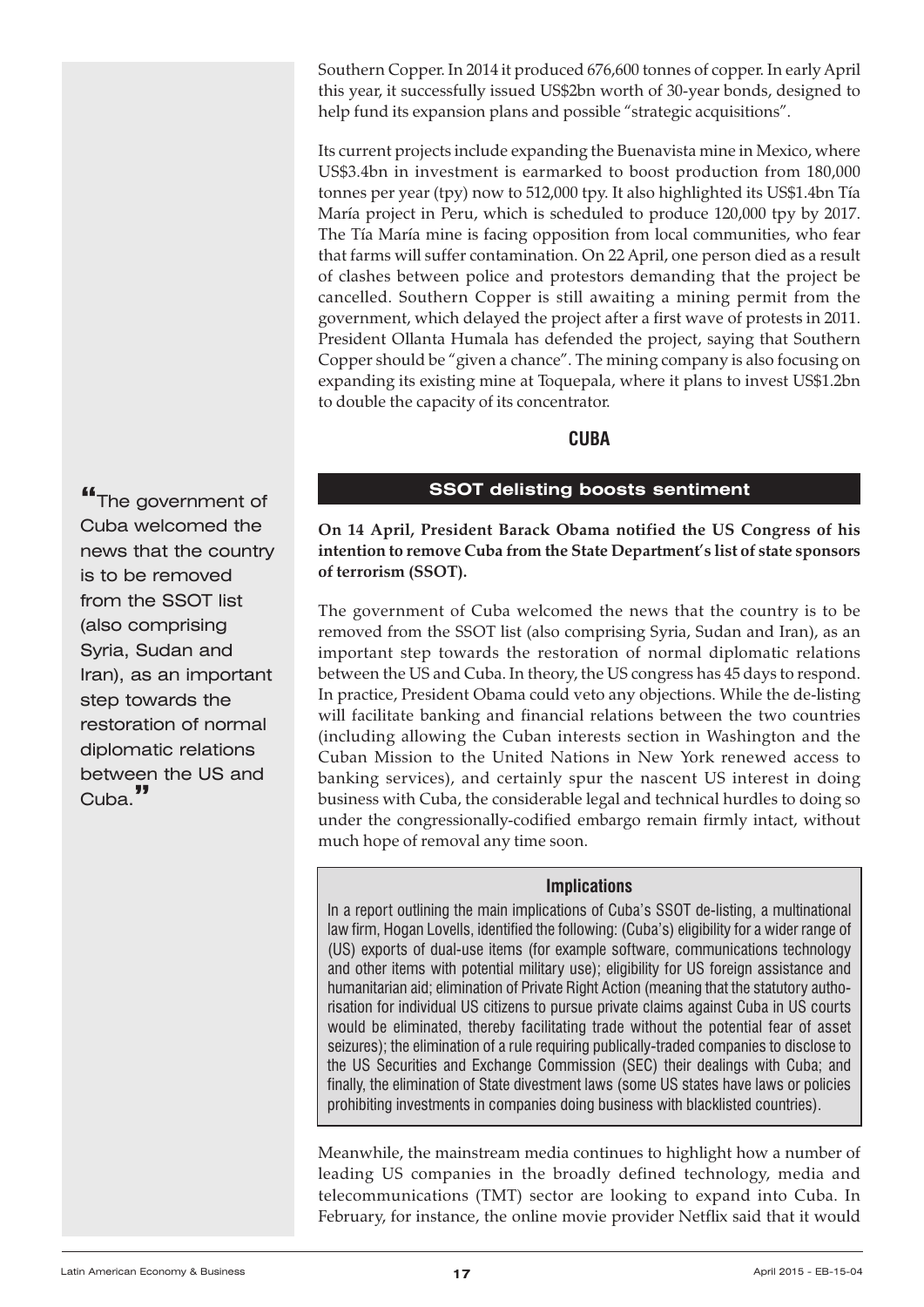extend its service to Cuba, as a part of a longer term plan to expand its geographical footprint from around 50 countries to 200 over the next two years. At the VII Summit of the Americas, Mark Zuckerberg, the founder and Chief Executive Officer of Facebook, said that it was looking to expand its internet.org initiative, which brings Wi-Fi services to countries and areas that are lacking in Internet access, to Cuba. Internet.org is already active in the region in Colombia, Guatemala and Panama. Apple has indicated that it may provide some of its products to Cuba. Other reports indicate that Amazon may be looking to provide its clients with the opportunity to ship to Cuba.

Online commerce in Cuba is and will remain hampered by the lack of Internet access. According to the International Telecommunications Union (ITU), Internet penetration in 2013 was 25.7%. Although the state-owned telecommunications company Etecsa reduced the cost of an hour of Internet use from the equivalent of US\$5 to US\$2.50 for a two month period to mid-April, that lower price is still way too expensive for most Cubans. Alternatively, Cubans may pay Etecsa the equivalent of US\$10 per month for 20 hours of Internet access, US\$15 for 50 hours or 220 hours for US\$60. The charges must be paid in convertible pesos (CUC), which are fixed at (near) parity to the US dollar. In a country with over 11m people, there are only 155 public access points where connection to broadband Internet is possible.

Less attention has been paid to the logistics of online payments to Technology, Media and Telecoms (TMT) companies by Cubans buying goods and/or services. Credit cards and debit cards, typically used by customers in other countries, are not yet available. In theory, TMT companies could sell vouchers for national pesos (CUP) or (more likely) CUC – the two currencies in Cuba's dual currency system, which then could be redeemed by customers online. In practice, though, no details have been made public.

Details of how TMT companies might be paid likely will remain scant until the Cuban authorities resolve a much more fundamental problem. As we have regularly noted in our reviews of the Cuban economy, neither the CUC nor the CUP adequately perform the basic functions of money. Neither really serves as a unit of account, a means of payment or a store of value. Unless and until the current dual currency system is replaced with a new system that is clearly sustainable (such as a properly constructed new currency peg to the US dollar, for instance), e-commerce is very unlikely to flourish in Cuba.

This is not to say that recent weeks have not seen significant and positive announcements involving foreign companies. In late March, for example, Canadian company Sherritt International said that it should benefit from a reduction in tax rates applied by the Cuban authorities to its local operations. The new foreign investment rule cuts the tax rate on oil  $\&$  gas operations from 30% to 22.5%. The equivalent reductions for power generation and mining, two other areas in which Sherritt International has significant interests in Cuba, are from 30% to 15% and from 45% to 22.5% respectively. The halving in the tax on mining comes at a time that there is the potential for a substantial increase in volumes of nickel production. Nickel prices have been boosted in the recent past by a global shortage. In part because of the mothballing of plants, output of nickel from Cuba's mines in the last year or so has been about half of the normal level of the last decade.

Press reports in early March indicated that Brazilian construction group Odebrecht is starting work on a US\$200m project to modernise and expand Havana's José Marti International Airport. This is Odebrecht's third major infrastructure project in Cuba. Three quarters of the funding will come from

**"**Less attention has been paid to the logistics of online payments to Technology, Media and Telecoms (TMT) companies by Cubans buying goods and/or services. Credit cards and debit cards, typically used by customers in other countries, are not yet available.**"**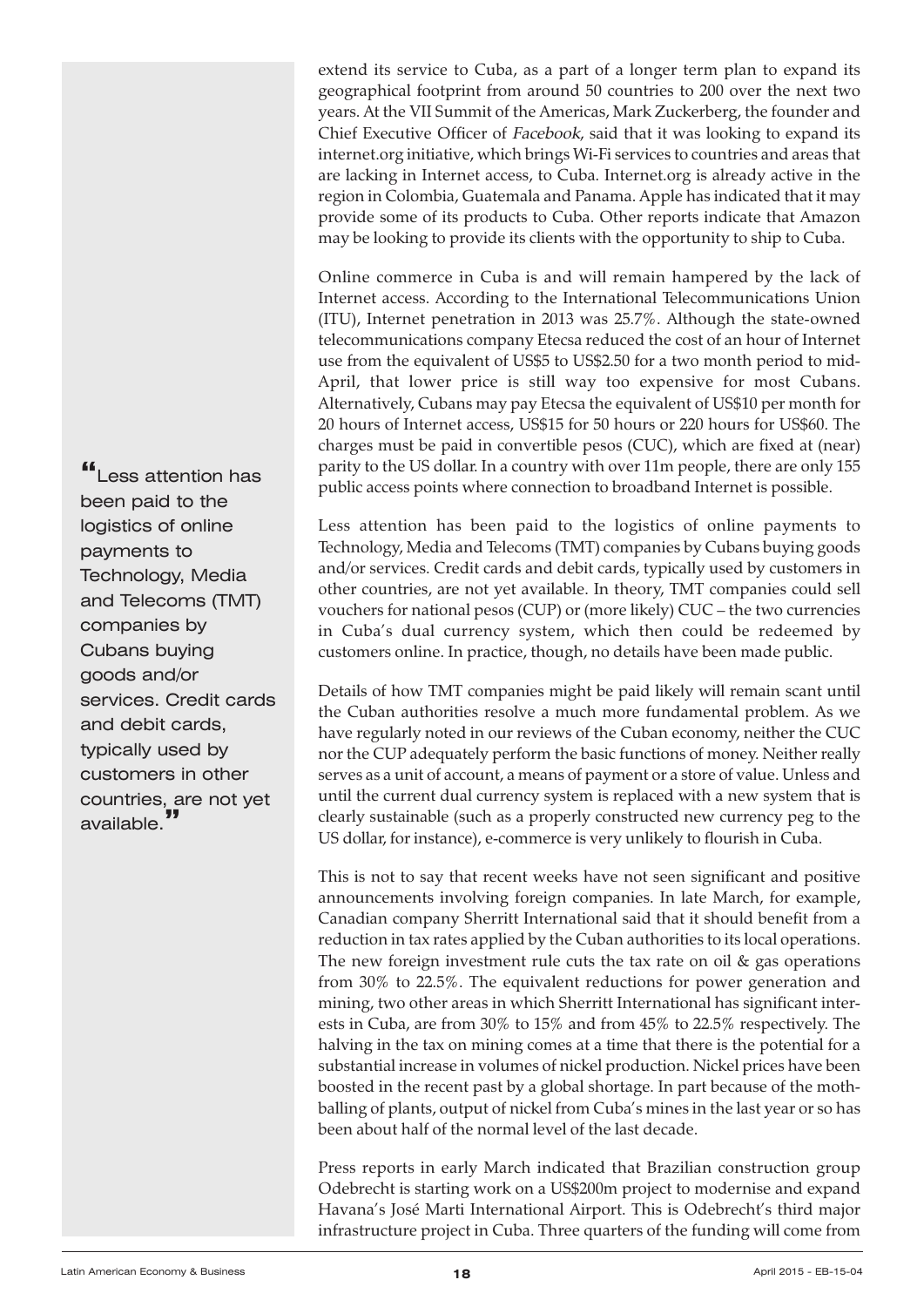<span id="page-18-0"></span>Brazil's state-owned development bank, Banco Nacional de Desenvolvimento Econômico e Social (BNDES), which will disburse the money directly to the Cuban government through a bilateral export credit facility set up in 2014.

The projects being operated by Sherritt International and Odebrecht have a number of features in common. First, the government of Cuba (and/or its various agencies) is the main client. Sherritt International and Odebrecht are providing physical infrastructure that the country badly needs. Both companies have ample access to the funding that they need from global capital markets (and, in Odebrecht's case, indirectly from the government of Brazil). In short, the absence of payments systems and the shortcomings of the dual currency system do not affect the activities of either on a daily basis in the way that they would hamper the normal operations of TMT companies seeking to engage with large numbers of Cuban consumers.

Taking a one-year view, a number of trends are foreseeable. The US and Cuban governments will move further towards a normalisation of relations, focused initially on re-establishing embassies. These improving diplomatic relations will provide a favourable backdrop for multinational construction and mining companies. High profile consumer businesses from the US (and large TMT companies in particular) will continue to make clear their desire to extend their geographical footprints to Cuba. In practice, however, little will happen until the Cuban authorities have undertaken wholesale currency reform.

# **REGIONAL MARKETS REVIEW**

# **REGION**

# **Fairly shockproof**

**For Latin America and the Caribbean, most economic trends in recent months have been negative.Minerals and energy prices have fallen, in part because of the slowing of the Chinese economy. The end of Quantitative Easing (QE) by the Federal Reserve has, at the margin, reduced the funds that are available for investment in emerging markets. As we noted earlier, multilateral institutions are looking for fairly slow economic growth across the region this year. Nevertheless, the credit risk profile for the vast majority of countries is stable and the likelihood of a regional debt crisis is extremely low.**

The causes of debt crises in emerging markets are varied. In countries with high savings rates, crises typically happen as a result of over-investment. In essence, too much money is invested in low returning assets at interest rates that are too low to properly compensate lenders for the risks that they were taking. Although the details varied from country to country, Indonesia, South Korea, Thailand and Malaysia – the four countries most seriously affected by the Asian debt crisis of 1997-98 – are classic examples.

In countries with fairly low savings rates, crises typically happen as a result of external shocks. Such shocks can include: a rapid deterioration in the terms of trade, a rise in interest rates globally, or a sharp fall in investors' appetite for emerging markets risk. The risks of crises in such countries can be heightened by policy errors – such as insufficient commitment to boosting productivity or lax fiscal policy. Most financial crises in Latin America and the Caribbean have, in the past, been the result of at least some of these factors.

**"**[T]he credit risk profile for the vast majority of countries is stable and the likelihood of a regional debt crisis is extremely low.**"**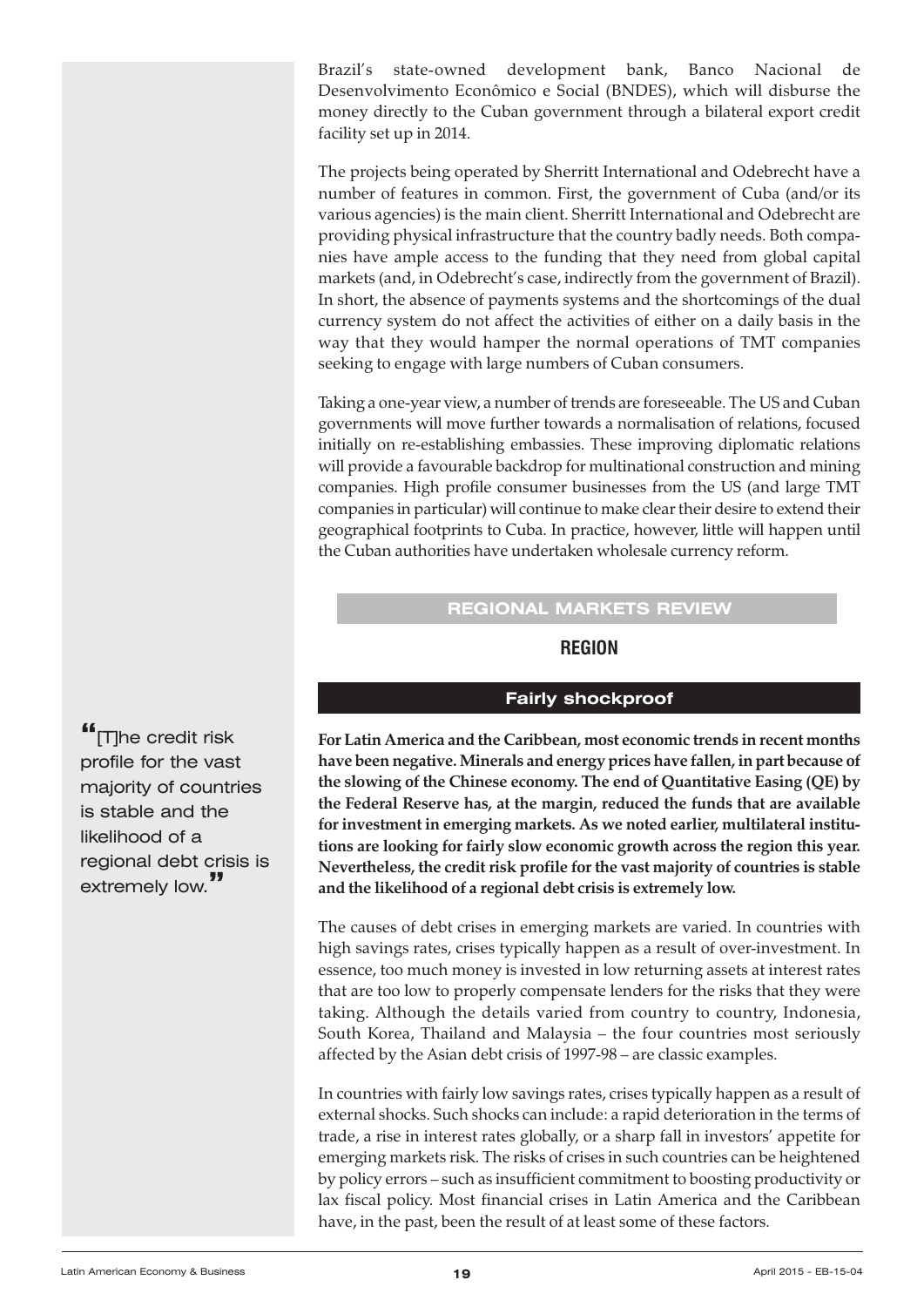| Rating*   Outlook                           |                 | Growth % | <b>Growth</b>      |                                                        |
|---------------------------------------------|-----------------|----------|--------------------|--------------------------------------------------------|
|                                             |                 | 2015-16  | <b>Prospects</b>   | <b>Comment</b>                                         |
| <b>Group 1: Rapid Growth</b>                |                 |          |                    |                                                        |
| <b>Bolivia</b><br>Ba <sub>3</sub>           | <b>STABLE</b>   | 5.0      | Above trend        | Growth from public investment                          |
| <b>Colombia</b><br>Baa2                     | <b>STABLE</b>   | 4.3      | Above trend        | Growth from prior years' reforms                       |
| Dom. Republic<br>B1                         | <b>STABLE</b>   | 4.7      | <b>Trend</b>       | Growth from strong tourism sector                      |
| B <sub>3</sub><br>Nicaragua                 | <b>STABLE</b>   | 4.4      | Above trend        | Growth from remittances and investment                 |
| Panama<br><b>Baa2</b>                       | <b>STABLE</b>   | 6.2      | <b>Below trend</b> | Reduction in public sector capex will retard growth    |
| Ba1<br>Paraguay                             | <b>STABLE</b>   | 4.3      | Above trend        | <b>Broadly based growth</b>                            |
| Peru<br>A3                                  | <b>STABLE</b>   | 4.8      | <b>Below trend</b> | Growth from prior years' reforms                       |
| <b>Group 2: Moderate Growth</b>             |                 |          |                    |                                                        |
| <b>Bahamas</b><br><b>Baa2</b>               | <b>STABLE</b>   | 2.4      | Above trend        | Growth from tourism thanks to US recovery              |
| Belize<br>Caa <sub>2</sub>                  | <b>STABLE</b>   | 2.5      | <b>Below trend</b> | Recovering agriculture and resilient tourism           |
| Chile<br>Aa3                                | <b>STABLE</b>   | 3.6      | <b>Below trend</b> | Growth will be underpinned by sound policy framework   |
| <b>Costa Rica</b><br>Ba3                    | <b>STABLE</b>   | 4.0      | <b>Below trend</b> | Tourism and other exports should underpin growth       |
| B <sub>3</sub><br>Ecuador                   | <b>STABLE</b>   | 3.3      | <b>Below trend</b> | Economic gains from energy matrix transformation       |
| Guatemala<br>Ba1                            | <b>STABLE</b>   | 3.6      | <b>Trend</b>       | Growth from remittances and exports to US              |
| Honduras<br>B <sub>3</sub>                  | <b>STABLE</b>   | 3.2      | <b>Below trend</b> | Growth from remittances and exports to US              |
| Mexico<br>A3                                | <b>STABLE</b>   | 3.5      | Above trend        | Structural reforms should boost growth                 |
| <b>Uruguay</b><br><b>Baa2</b>               | <b>STABLE</b>   | 3.8      | Above trend        | Growth moderating slightly, from commodity-driven high |
| <b>Group 3: Slow Growth</b>                 |                 |          |                    |                                                        |
| Argentina<br>Caa1                           | NEGATIVE 0.5    |          | <b>Below trend</b> | Unorthodox policy-making to retard growth              |
| B <sub>3</sub><br><b>Barbados</b>           | NEGATIVE 1.3    |          | Above trend        | Possible recovery in tourism                           |
| Brazil<br><b>Baa2</b>                       | NEGATIVE 0.0    |          | <b>Below trend</b> | Restrictive fiscal, monetary policies low confidence   |
| El Salvador<br>Ba3                          | <b>STABLE</b>   | 2.0      | <b>Trend</b>       | Low investment and tight fiscal policies               |
| Caa3<br>Jamaica                             | <b>POSITIVE</b> | 2.0      | Above trend        | Growth from recovery in tourism                        |
| St Vincent & G.<br>B <sub>3</sub>           | NEGATIVE 2.0    |          | <b>Below trend</b> | Stagnant tourism sector                                |
| Trinidad & T.<br>Baa1                       | <b>STABLE</b>   | 2.0      | <b>Below trend</b> | Growth may be boosted by upturn in gas production      |
| Venezuela<br>Caa <sub>3</sub>               | <b>STABLE</b>   | $ -2.8$  | <b>Below trend</b> | Unorthodox policy-making to retard growth              |
| <b>Group 4: Other</b>                       |                 |          |                    |                                                        |
| Cayman Is.<br>Aa <sub>3</sub>               | <b>STABLE</b>   |          |                    |                                                        |
| Bermuda<br>A1                               | <b>STABLE</b>   |          |                    |                                                        |
| Sint Maarten<br>Baa1                        | <b>STABLE</b>   |          |                    |                                                        |
| Ba3<br>Suriname                             | <b>STABLE</b>   |          |                    |                                                        |
| *Investment grade ratings are shown in bold |                 |          |                    |                                                        |

Source: Moody's Investor Services, 'Credit profiles stabilizing amid lower growth, moderate external vulnerabilities', 26 March 2015

Many forecasters have been cutting their growth forecasts for the region in recent weeks. This is in the context of a sharp fall in energy and minerals prices in the second half of 2014, in part because of slowing growth in China. As a result of the deterioration in their terms of trade, many countries in the region have had to endure drops in their currencies, which have boosted inflationary pressures. At various stages in the past year, global investors have fretted about the possible impact of an increase in the federal funds rate by the US Federal Reserve: the Fed already has ended its QE program.

1 Moody's Investor Services, 'Credit profiles stabilizing amid lower growth, moderate external vulnerabilities', 26 March 2015

In spite of these generally negative developments, the overall level of credit risk across the region has not deteriorated much. In a recent research note<sup>1</sup>, the ratings agency Moody's Investor Services noted that its ratings downgrades in 2014 (8) exceeded the number of upgrades (6) for the second consecutive year.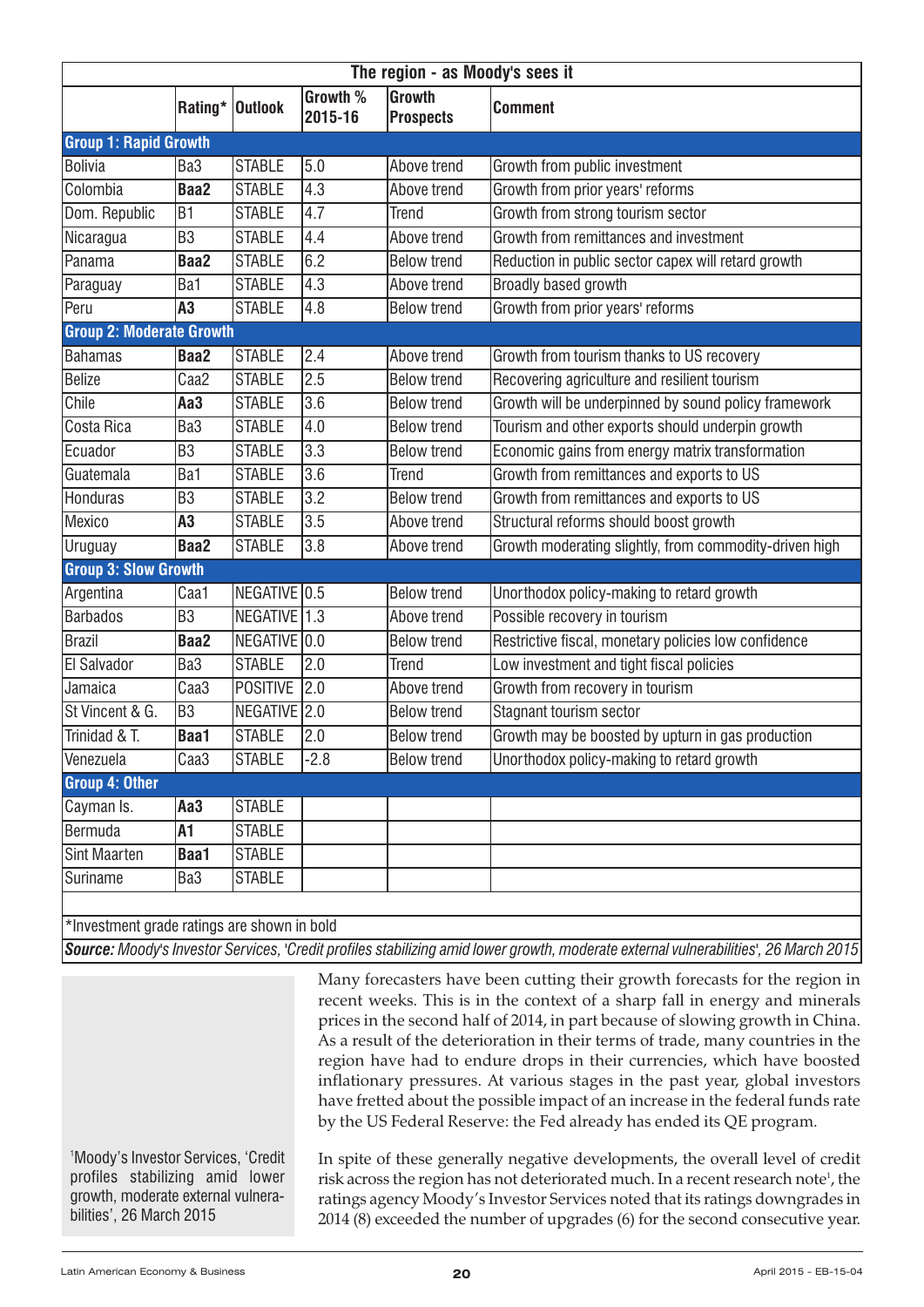The last time that happened was back in 2002-03. Moody's pointed out that because of the generally weak institutional strength of most countries in the region, the average sovereign rating for the region (a sub-investment grade Ba2) is similar to those of Sub-Saharan Africa and Eastern Europe & Central Asia. Outside Latin America and the Caribbean, Moody's lifted ratings for 14 countries (including eight developed countries in Western Europe and North America) and downgraded ratings for 11 over the course of 2014.

Of its various ratings changes in 2014, Moody's considers three to have been particularly important. One was the elevation of Mexico and Peru to an A3 rating. The two countries are the first Latin American sovereign issuers to have attained an 'A' rating since Chile in 2006. According to Moody's, the upgrades for Mexico and Peru resulted from the implementation of "reforms that [should] bolster potential growth in Mexico and reinforce sound macroeconomic management and fiscal strength in Peru". Structural reforms also contributed to upgrades for Colombia and Paraguay last year.

The second key change was the downgrading of Costa Rica to a sub-investment grade rating of Ba1. Over the last decade, Moody's has cut only two other sovereign issuers in the region to below investment grade: Barbados and El Salvador. Moody's explained that, "Costa Rica's downgrade was a consequence of a persistent fiscal weakening. Increased current expenditures and political unwillingness to adopt corrective measures, including a comprehensive tax reform, drove the weakening and consequent downgrade".

Thirdly, governments at the bottom of the ratings scale moved in different directions. On one hand, Moody's responded to unorthodox policies in Venezuela and Argentina by lowering its ratings for both countries. Conversely, Moody's upgraded Ecuador by one notch "to reflect fiscal and economic metrics that are stronger than Caa-rated countries and [Moody's] view that the government's willingness to pay its debt obligations has increased since its default in 2008".

As the **chart** indicates, Moody's is not expecting ratings to change much in the region over the next year or so. The vast majority of countries have stable outlooks. Jamaica is the only country to have a positive outlook. Only four – Brazil, Argentina, Barbados and St Vincent & the Grenadines – have negative outlooks. The ratings agency notes that, with the arguable exception of Venezuela and Argentina, most countries in the region experienced less volatility in growth in 2010-14 than they had in the period 2000-14. Also contributing to lower risk has been a general reduction in the proportion of government debt that is denominated in foreign currencies.

The chart highlights how the countries are quite varied in terms of their actual and potential ratings, and their assessed economic growth potential. Most of the countries are expected by Moody's to grow in line with, or slightly below, their long-term trend in 2015-16. Nevertheless, there are seven countries – Bolivia, Colombia, the Dominican Republic, Nicaragua, Panama, Paraguay and Peru – for which the agency is looking for real growth of more than 4%. Costa Rica falls just outside this group. Relatively high investment is (or, in the case of Panama, has been) common to many of these countries.

Chile should continue to benefit from a sound policy-making framework and past structural reforms. Otherwise, the factor that is common to most countries expected to achieve moderate growth in the coming year (i.e. of more than  $2\%$  but no more than  $4\%$ ) is that they are natural beneficiaries of the growth in domestic demand in the US. This should undoubtedly be true of Mexico, although Moody's has also highlighted the positive impact of recent structural reforms.

**"**The ratings agency notes that, with the arguable exception of Venezuela and Argentina, most countries in the region experienced less volatility in growth in 2010-14 than they had in the period 2000-14. Also contributing to lower risk has been a general reduction in the proportion of government debt that is denominated in foreign currencies.**"**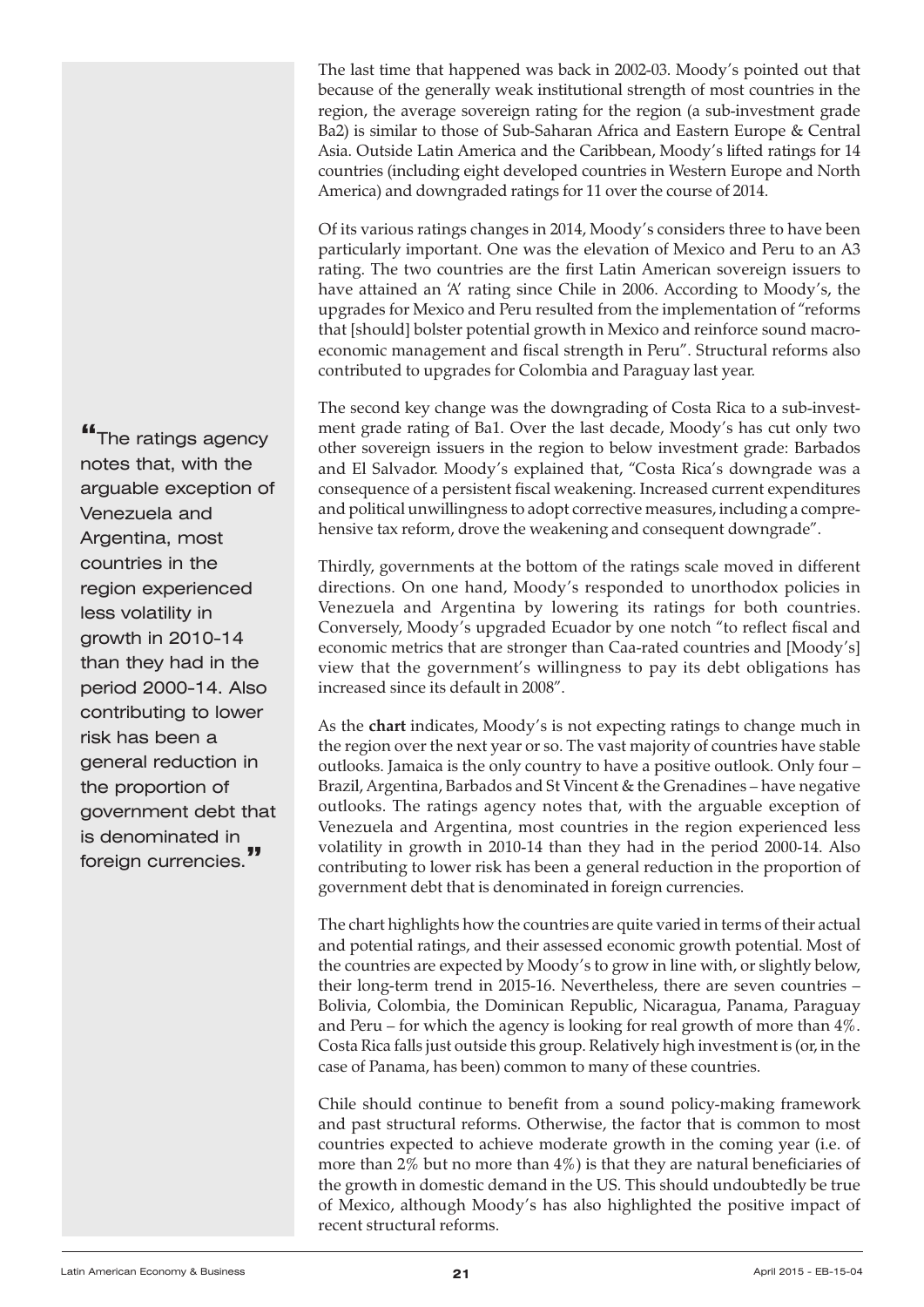<span id="page-21-0"></span>**"**We would not expect a crisis in those countries to change investors' appetite for Latin American debt generally, with the result that 'contagion' produces a regional sell-off in bonds. In spite of the various challenges that have caused many commentators to cut economic growth forecasts, we see minimal risk of a regional crisis.**"**

The ongoing growth in the US should provide a boost to the tourism sector in Jamaica (and, therefore, to government revenues). Otherwise, the countries in Moody's third group, which are expected to achieve real growth of less than 2%, are generally characterised by softness in investment or consumption. Several are also suffering as a result of a lack of competitiveness in their tourism sectors.

We would broadly agree with Moody's assessment of most of the countries. We would judge the prospects for some of the countries in the third group in a different way to the rating agency. In particular, we think that Brazil gradually will move towards a situation whereby business sentiment and investment will recover. We remain of the view that the government of Argentina will probably continue to 'muddle through' its various financial problems. By contrast, we would assess the outlook for Venezuela's government as being negative.

In the event that the governments of Venezuela or (much less probably) Argentina suffer a financial crisis in 2015, this would be seen as the result of factors and problems that are specific to those countries. Put another way, we would not expect a crisis in those countries to change investors' appetite for Latin American debt generally, with the result that 'contagion' produces a regional sell-off in bonds. In spite of the various challenges that have caused many commentators to cut economic growth forecasts, we see minimal risk of a regional crisis.

# **ARGENTINA**

#### **Back to market**

**On 21 April Argentina sold around US\$1.4bn in US dollar-denominated bonds to local banks and institutional investors. The economy minister, Axel Kicillof, immediately claimed that the sale "buried the idea that no one wants to invest in Argentina".**

While the government will pay a high rate of interest, of 8.75% on the 10 year bonds, the fact that it was able to attract buyers at all is welcome news for the government. In December 2014, Argentina failed to raise much interest in a US\$3bn debt offer. However, NML Capital, one of the lead 'holdout' bondholders currently locked in a legal battle with the Argentine government, said it would closely examining the new issue to see "what enforcement actions are appropriate".

Speaking on a trip to Moscow, where he was accompanying President Cristina Fernández, Kicillof said, "This is an important milestone because it has been quite a while since Argentina has tested the market". The government plans to use the money to fund infrastructure projects, including social housing, Kicillof said.

NML Capital, however, issued a warning that the latest bond issue may be subject to the legal restrictions put in place by US District Judge Thomas Griesa. "Those contemplating participation in Argentina's latest attempt at a global offer should understand that it appears to have all the hallmarks of external indebtedness that is covered by our pari passu rights", Robert Cohen, an attorney for NML, said. "We are closely scrutinising this highly unusual transaction to determine what enforcement actions are appropriate", Cohen added.

Following the successful sale, Kicillof was dismissive of NML's intervention. "I believe that with regards to the NML incident, we saw today another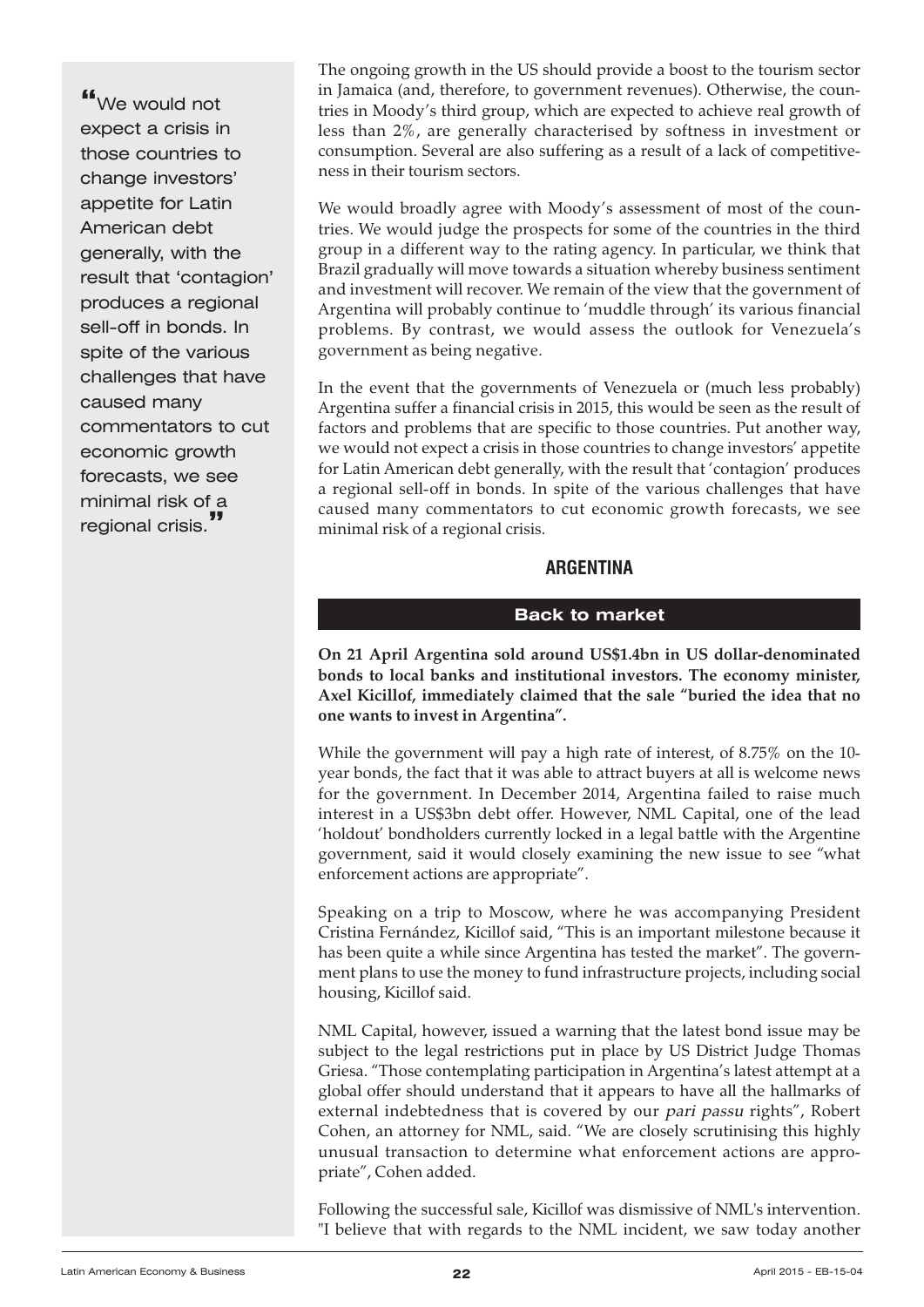attempt of extortion; NML's direct attack through a statement in the middle of the auction", the minister fired. "The vulture funds are trying to frighten those who want to work with Argentina in the international markets", Kicillof concluded.

Some analysts in the local media believe the strong demand may be linked to the opposition's strong showing in the 19 April primaries ahead of the October general elections, with investors keen for greater exposure ahead of the possible election of a more market-friendly government in October.

# **Government appeals latest Griesa ruling**

On 6 April the Argentine government appealed in a New York court against a decision by the US District Judge Thomas Griesa that blocked Citibank from processing Argentine bond payments.

Argentina argues that the dollar-denominated payments on bond issued under Buenos Aires law "are not external debt, but internal debt, for which reason they cannot be touched by the judgement of Griesa". Judge Griesa had agreed to make an exception to the 31 March bond payment on an ad hoc basis, but Argentina objected to this deal. The March payments have now been made, but another payment under the same terms is due on 30 June.

The previous week, Argentina's central bank (BCRA), said that Gabriel Ribisich, the head of Citibank Argentina, could no longer represent the bank as he had "ignored Argentina's legal framework regarding sovereign debt restructuring". As the bank has a bond custodianship business in the country, it has a legal obligation to process interest payments on Argentine bonds. Citibank Argentina has itself appealed that decision to a Buenos Aires based court, but in the meantime it has appointed Rosa Aranguen, an executive with 37 years' experience at the bank, to front its operations in the country (see box).

The judge due to preside over the Citibank appeal, Claudia Rodríguez Vidal, has confounded the government with her rulings in the past. In 2010, she declared the government's plans to use BCRA reserves to pay down its debts as "unconstitutional" and in 2008 she ordered the national statistics agency (Indec) to explain how it calculates inflation. Also on 6 April, regulators from BCRA raided the headquarters of Citibank in Buenos Aires, in order to "monitor operations".

Citibank Argentina has been banned from operating in the local securities market and its bond custodianship business has been transferred to Caja de Valores SA. It is unclear how far the Argentine government wishes to punish Citibank, the 12<sup>th</sup> largest bank in the country, given that its real quarrel is with Judge Griesa and its 'holdout' creditors who refuse to accept a write-down on the value of the Argentina's debts. However Economy Minister Kicillof has also threatened action by the Inspección General de Justicia (IGJ), a body that has the power to take legal action and withdraw its operating licence.

# **Citibank – caught in the middle?**

It might be thought that only Citibank's parent company, Citigroup of the US, would have the right to appoint or dismiss its chief executive in Argentina, but under local legislation the BCRA has the power to withdraw its recognition of Ribisch as the legal representative of Citibank. Behind the move lies the country's long-standing dispute with holdout creditors and the US courts.

Citibank Argentina has been caught in an impossible legal situation, and the Buenos Aires government has not been making things any easier. Under its bond custodianship business in Argentina, it has a legal obligation to the government to process interest payments on Argentine bonds. Yet as part of the foreign debt dispute, US

**"**Argentina argues that the dollardenominated payments on bond issued under Buenos Aires law "are not external debt, but internal debt, for which reason they cannot be touched by the judgement of Griesa".**"**